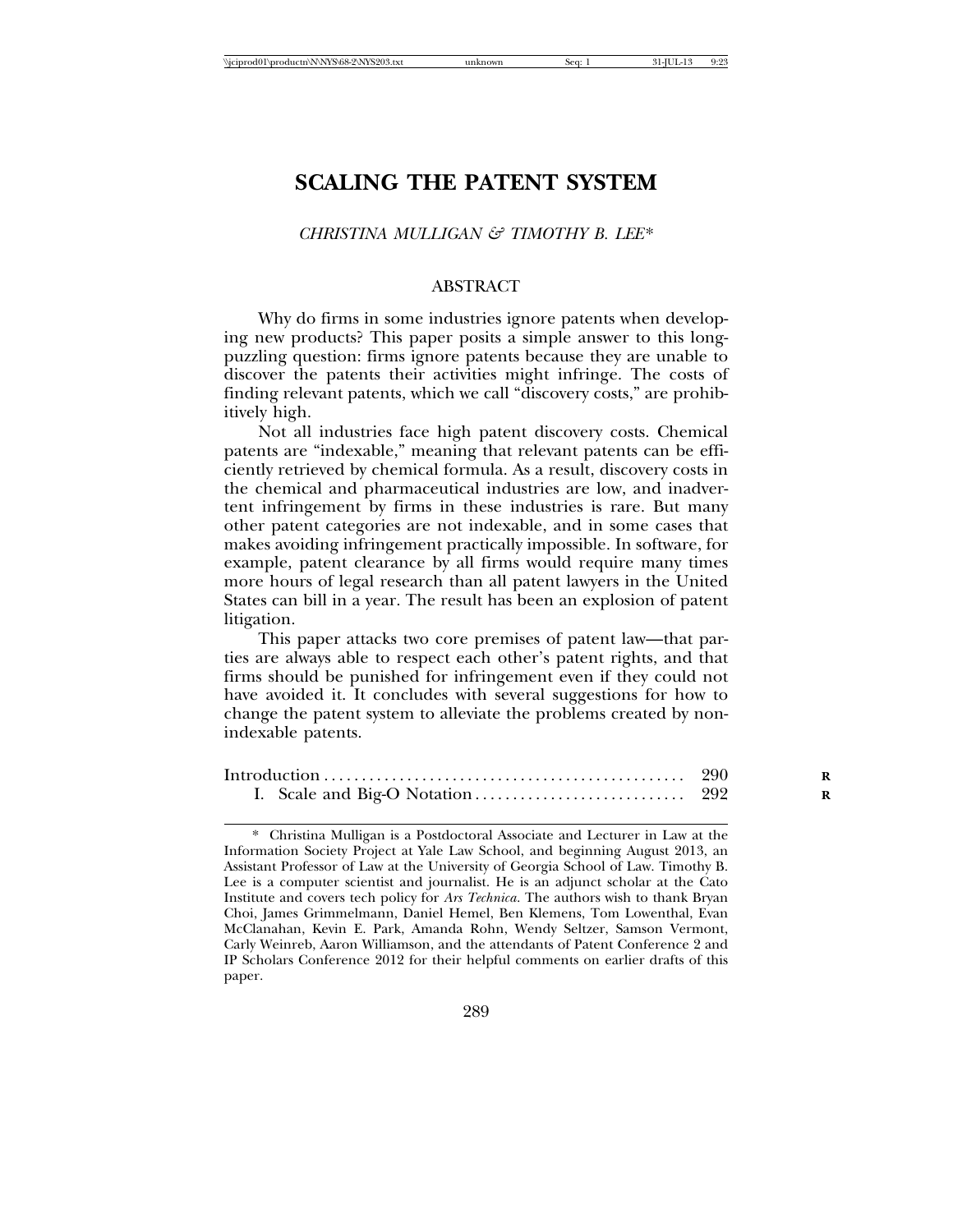| II. Analyzing the Patent System's Scalability with Big-O |     |          |
|----------------------------------------------------------|-----|----------|
|                                                          | 294 | R        |
| A. Simple Model of the Patent System                     | 294 | R        |
| B. Indexing Lowers Discovery Costs                       | 295 | R        |
| C. Example: Chemical Patents are Indexable               | 297 | R        |
| D. Example: Software Patents Are Disorganized            | 297 | R        |
| E. Example: Discovery Costs for Corkscrews Are           |     |          |
|                                                          | 305 | R        |
| III. Disorganized Patents Have Led to A Litigation       |     |          |
|                                                          | 307 | $\bf{R}$ |
| IV. Policy Suggestions: Beyond Patent Quality            | 309 | R        |
| A. Subject Matter Restriction                            | 310 | R        |
| B. Independent Invention                                 | 313 | R        |
| C. Limiting Injunctions and Multiplied Damages for       |     |          |
|                                                          | 314 | R        |
|                                                          | 317 | R        |
|                                                          |     |          |

# INTRODUCTION

In 1945, Friedrich Hayek wrote a famous essay called "The Use of Knowledge in Society."1 Responding to advocates for greater central planning of economic activity, Hayek pointed out that their theories assumed that knowledge about economic circumstances could be taken as "given" to economic decision-makers, an assumption he argued was unreasonable.2 Knowledge about the state of the economy—about what resources exist and what goods and services consumers demand—is dispersed among millions of people. Gathering the information together in one place would be impractical, and even if it were done, no economic decision-maker could possibly absorb it all.3

The tendency to implicitly assume that economic actors are omniscient is a common pitfall of theoretical social science. By definition, the theorist knows everything there is to be known about the stylized model he has invented. Theorists often implicitly assume that economic actors automatically have the information they need to make decisions.4 Indeed, such assumptions may be essential to building a tractable model of the world. But the failure to ponder the feasibility of acquiring and using information can lead to flawed conclusions.

<sup>1.</sup> Friedrich A. Hayek, *The Use of Knowledge in Society*, 35 AM. ECON. REV. 519 (1945).

<sup>2.</sup> *Id.* at 519.

<sup>3.</sup> *Id.* at 524.

<sup>4.</sup> *See id.* at 519.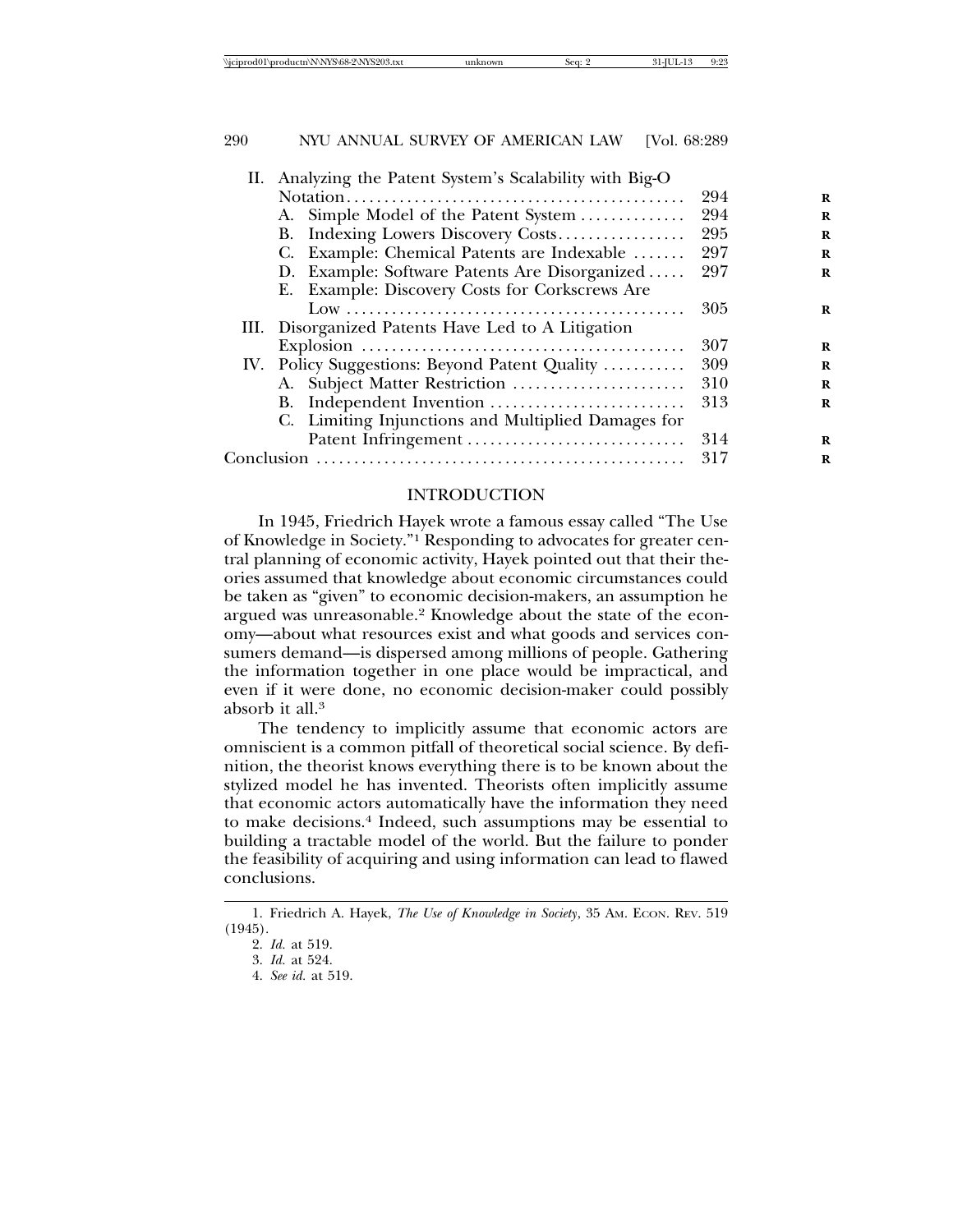The contemporary patent debate suffers from this blind spot. Each patent is a demand that the world refrain from practicing a claimed art without the patent holder's permission. Potential infringers can only comply with this demand if they are aware of the patent's existence. On a blackboard or in the pages of a law review article, it is easy to assume that everyone knows about every patent.

But the real world is not so simple. To avoid infringement, a firm must expend resources to learn about potentially relevant patents. Typically this means hiring patent lawyers to conduct patent searches, which may or may not be affordable or effective.<sup>5</sup> In this paper, we'll call the costs of such information-gathering activities the patent system's "discovery costs."6 One criterion for a well-functioning patent system—or any system of property-like rights—is that discovery costs be low enough to make it economically feasible for firms to obtain the information they need to comply with the law.7

6. Discovery costs are one of the types of transaction costs identified by Ronald Coase in his seminal essay, *The Problem of Social Cost.* Coase explained:

In order to carry out a market transaction *it is necessary to discover who it is that one wishes to deal with*, to inform people that one wishes to deal and on what terms, to conduct negotiations leading up to a bargain, to draw up the contract, to undertake the inspection needed to make sure that the terms of the contract are being observed, and so on. These operations are often extremely costly, sufficiently costly at any rate to prevent many transactions that would be carried out in a world in which the pricing system worked without cost.

R. H. Coase, *The Problem of Social Cost*, 3 J.L. & ECON. 1, 15 (1960) (emphasis added); *see also* Paul J. Heald, *Optimal Remedies for Patent Infringement: A Transactional Model*, 45 HOUS. L. REV. 1165, 1167–68 (2008) (explaining Coase's description of transaction costs "in the context of contracting for inventions"). Discovery costs as used in this article are notably not costs associated with the discovery period before a trial.

7. Clarisa Long has argued that the patent system does not "raise the information costs of searching and avoiding [most patented goods] unduly." Clarisa Long, *Information Costs in Patent and Copyright*, 90 VA. L. REV. 465, 524 (2004). *See id.* at 532-33 ("[Specialized and knowledgeable practitioners] will be able to draw on their preexisting knowledge of goods and technologies in the relevant field and as a result search costs will be lower than if they were not knowledgeable. . . . Requiring a small set of people to search exhaustively is not as socially expensive [in patent law as searches by many are in copyright]."); *see also id*. at 503 ("We would expect legal rules to force disclosure . . . , and . . . increase duties of avoidance, when the class of goods is small . . . , when the goods affect fewer observers, when

<sup>5.</sup> For example, a recent Supreme Court case presumed that "simply asking an attorney to examine a product and compare it to the data base of existing patents is not a dependable way to see if a product is likely to infringe a patent." Stephen M. McJohn, *Top Tens in 2011: Patent & Trademark Cases,* 10 NW. J. TECH. & INTELL. PROP. 313, 317 (2012) (discussing *Global-Tech Appliances, Inc. v. SEB S.A.*, 131 S.Ct. 2060 (2011)). *See also* Global-Tech Appliances, 131 S.Ct. at 2064 (describing how a patent attorney failed to locate a deep fryer patent that his client's invention infringed).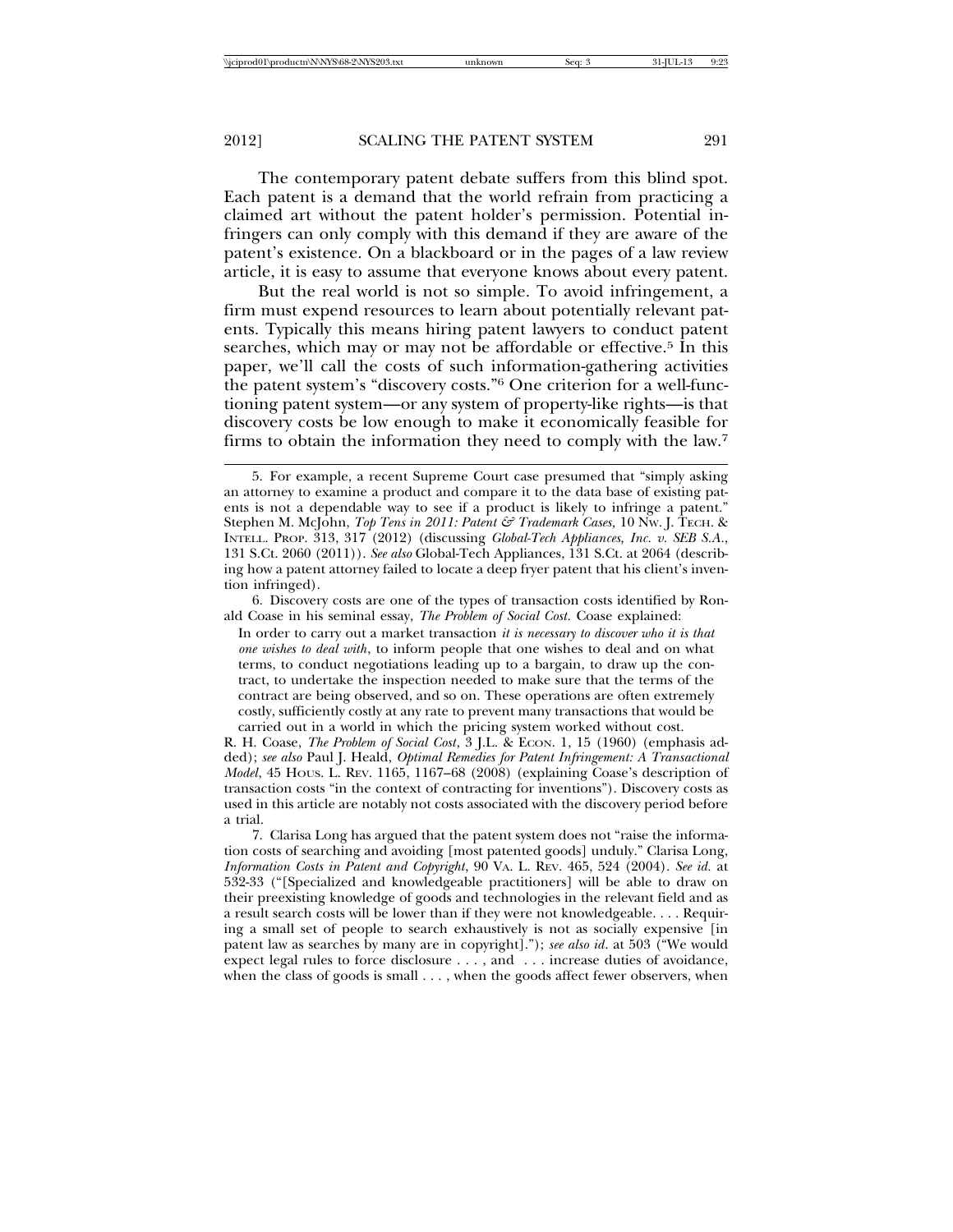Thinking explicitly about discovery costs is a powerful tool for understanding the dysfunctions of the patent system. As we will see, discovery costs are relatively low in pharmaceuticals and other chemical industries.8 As a consequence, the patent system serves these industries relatively well. In contrast, discovery costs in the software industry are so high that most firms do not even try to avoid infringement.9 Unsurprisingly, software is a major contributor to the recent spike in patent litigation.

We will argue that this disparity can be explained by the fact that pharmaceutical inventions can be organized by chemical formula, while no analogous organizational scheme exists for software inventions.

I.

# SCALE AND BIG-O NOTATION

Our subject is what software engineers call "scalability," the ability of a system to perform well as the "problem size" increases.10 A common experience for companies that build online services is to have a system that worked flawlessly with a limited number of test users grind to a halt when it is released to the public and used by millions of people.<sup>11</sup> Often, a system's bottlenecks only become apparent when it is used at its full capacity.

He didn't put it in these terms, but Hayek was essentially arguing that central planning doesn't scale. Centralized economic decision-making can work in a small tribe whose chief knows every tribe member personally. But in a modern economy with millions of households, a single, central decision-maker would become a bottleneck, causing the entire system to grind to a halt. So modern societies have developed other mechanisms, such as the price sys-

11. For example, Twitter has experienced repeated service outages as its user base has grown. *See, e.g.*, Joe Tacopino, *World Cup causes Twitter outages, more 'fail whales' to come*, N.Y. DAILY NEWS, June 17, 2010, http://www.nydailynews.com/ news/money/world-cup-twitter-outages-fail-whales-article-1.180774.

those observers have greater tolerance for incurring costs of understanding the good, and when the disclosed information is objective and readily verifiable. This is indeed what we see with the patent form."). This paper disagrees with Long's view insofar as this paper argues that the costs of discovering whether an independently-created invention has already been patented are actually unduly high.

<sup>8.</sup> *See infra* Part III.C.

<sup>9.</sup> *See infra* Part III.D.

<sup>10.</sup> *See generally* CAL HENDERSON, BUILDING SCALABLE WEB SITES: BUILDING, SCALING, AND OPTIMIZING THE NEXT GENERATION OF WEB APPLICATIONS, ch. 9 (2006).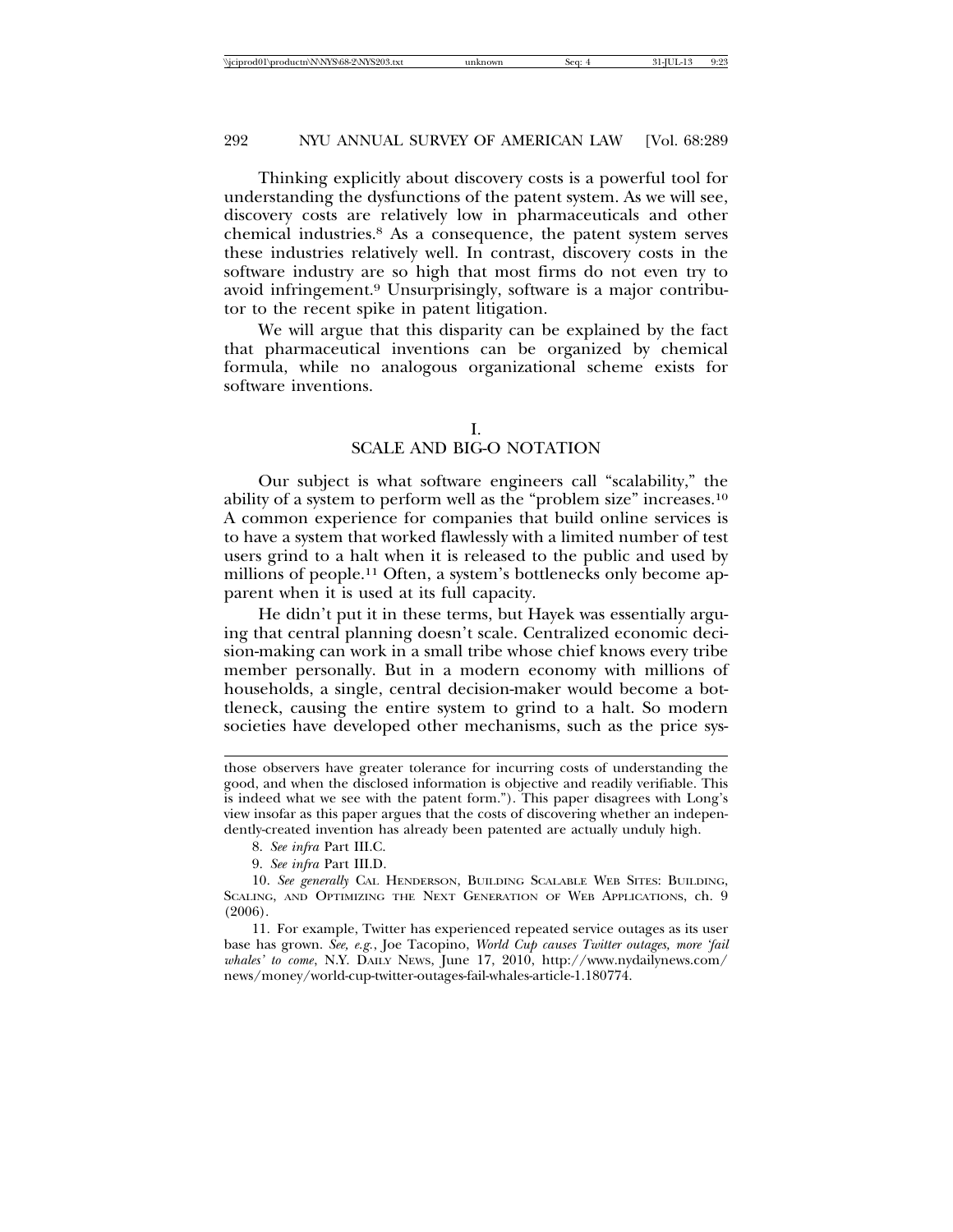tem, to coordinate economic decisions in a decentralized, scalable fashion.

Scalability is also an important issue for the patent system. In an island nation of, say, 100,000 people, the patent system's discovery costs would not be a cause for concern. There might be a few patents granted each week, and it would be reasonable to simply expect every firm to read every patent. In contrast, the U.S. Patent & Trademark Office issues several *thousand* patents per week.12 Clearly, it is not possible to expect every American firm to read and understand every issued patent. So a scalable patent system needs to offer firms efficient mechanisms to sort through those thousands of patents to find the ones that are relevant to them.

To think rigorously about whether patent searching is scalable, we're going to borrow the standard notation computer scientists use to talk about scalability, called "Big-O" notation.13 Big-O notation is a way to succinctly summarize how quickly a function grows relative to its input. To illustrate this concept, we'll use the example of a hypothetical chess tournament. Imagine you are planning a chess tournament with *n* players. You have only one chess set, so games have to be played in sequence. You are deciding between two tournament styles: a round-robin tournament in which every player plays one game with every other player, or a single-elimination tournament in which players are paired off and the loser of each game is dropped from the tournament.

If we assume that each game lasts one hour, and there are no breaks, the round-robin tournament will take  $n(n-1)/2$  hours for *n* players.14 If *n* is large, the tournament will be intolerably long. For example, if *n*=100 the tournament will take more than six months!

Now consider the single-elimination tournament. If we again assume that each game lasts one hour, then the entire tournament will take *n-1* hours. This is much more manageable; with *n*=100 players the tournament will take about four days.

<sup>12.</sup> U.S. Patent Statistics, Calendar Years 1963–2010, UNITED STATES PATENT & TRADEMARK OFFICE, http://www.uspto.gov/web/offices/ac/ido/oeip/taf/us\_stat. pdf (noting that 219,614 utility patents were granted in 2010, with an average of 4223 utility patents granted per week).

<sup>13.</sup> *See* Paul E. Black, *big-O notation*, *in* DICTIONARY OF ALGORITHMS AND DATA STRUCTURES [ONLINE] (Paul E. Black, ed. 2010), http://www.nist.gov/dads/ HTML/bigOnotation.html (last updated August 31, 2012); JON KLEINBERG & EVA TARDOS, ALGORITHM DESIGN 36–37, 47–56 (1st ed. 2006).

<sup>14.</sup> If each of *n* players played every other contestant, the tournament would take  $n(n-1)$  hours. However, this would result in each pair playing each other twice, because after player A challenged player B, player B would then challenge player A. So we divide by two to prevent duplicate games.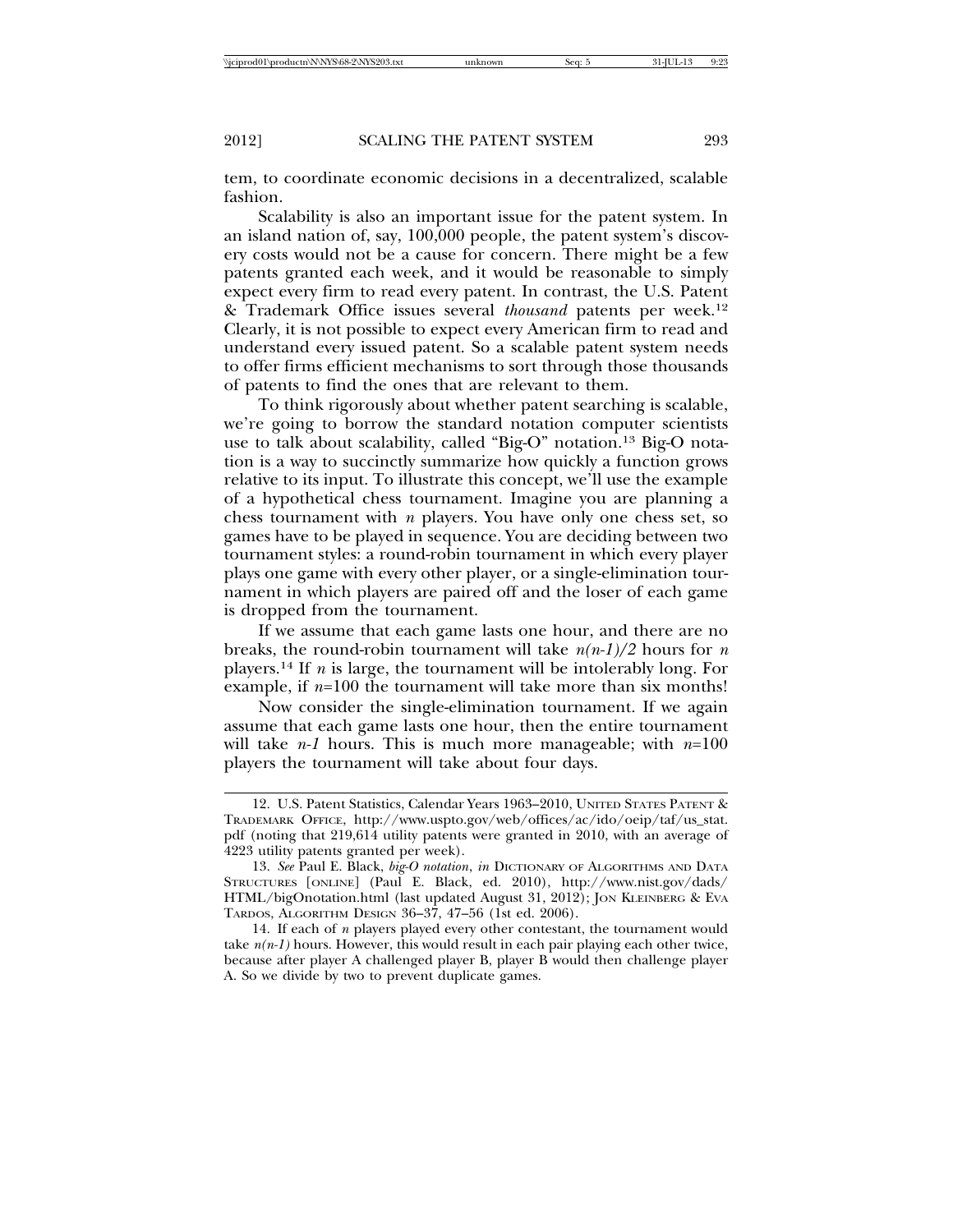To find the "Big-O" class of a function like *n(n-1)/2*, one expands the function to  $\frac{l}{2}n^2$ - $\frac{l}{2}n$  and drops everything other than the fastest-growing exponent, leaving  $n^2$ .<sup>15</sup> We can then say that the round robin tournament takes  $O(n^2)$  time to complete, given  $n$  participants. In contrast, the single-elimination tournament takes just  $O(n)$  time to complete.

This means that round-robin tournaments scale poorly compared to single-elimination tournaments. Doubling the number of players roughly doubles the length of the single-elimination tournament, while it increases the length of the round-robin tournament by a factor of four.16 For large tournaments, this effect will dwarf other considerations in choosing between the two options.

#### II.

# ANALYZING THE PATENT SYSTEM'S SCALABILITY WITH BIG-O NOTATION

# *A. Simple Model of the Patent System*

Now we use Big-O notation to evaluate the scalability of the patent system. We start by constructing a stylized model of the patent-eligible widget industry. Assume there are *n* firms producing widgets and each firm produces just one type of widget and holds just one patent. We will relax these assumptions later, but the simplicity of this model makes it a good starting point.

Each firm's widget may infringe multiple competitors' patents, and firms spend resources to learn which patents they must license or invent around. How large are these discovery costs? Suppose that the only known way to find the patents related to a particular widget is to examine all widget patents, and that lawyers can always correctly determine whether a widget violates a patent simply by

<sup>15.</sup> Factors besides the fastest-growing exponent are dropped because their effect on the length of time it takes to solve a problem becomes mathematically insignificant as the problem size increases.

<sup>16.</sup> We can demonstrate this by plugging *p* players and *2p* players into the equations for determining the length of a single elimination and round robin tournament: *n-1* and  $\frac{1}{2}n^2 - \frac{1}{2}n$ , respectively. *P* players could finish a single elimination tournament in  $p$ -1 hours and could finish a round robin tournament in  $\frac{1}{2}p^2$ -*1 /2p* hours. To determine how long it would take *2p* players to finish a tournament, we replace "*n*" in the equation with "*2p*". Twice as many players would take almost twice as long to finish a single elimination tournament as *p* players—*2p-1* hours compared to *p-1* hours. In contrast, a round robin tournament of *2p* players would take  $\frac{1}{2}(2p)^{2} \cdot \frac{1}{2}(2p)$  hours, which multiplies out to  $2p^{2} \cdot p$  hours. Whereas the round robin tournament of  $p$  players took almost about  $\frac{1}{2}p^2$  hours, the tournament of  $2p$ players takes almost  $2p^2$  hours—quadrupling the time even though the players only doubled.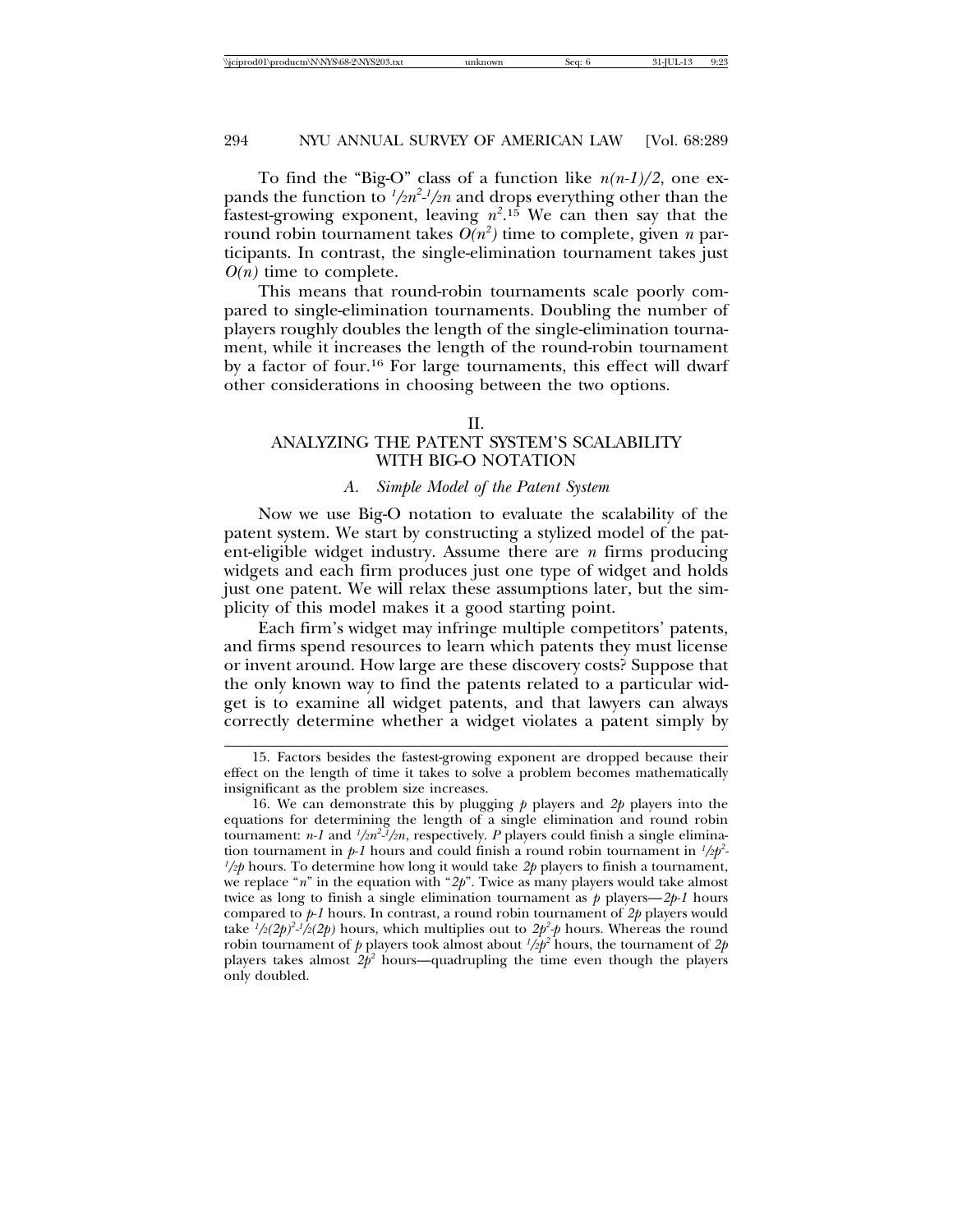reading the patent claims.17 Suppose also that it takes a patent lawyer one hour to determine whether a given widget-related product infringes a given widget patent. Then each of the *n* widget firms will need to pay a patent lawyer to examine the patents held by each of the *n-1* other widget firms. That's *n-1* hours of work for each firm, leading to an industry-wide discovery cost of  $n(n-1)$ , or  $n^2 - n$ , billable hours. In other words, the discovery costs of the patent system are  $O(n)$  for each firm, and  $O(n^2)$  across the entire widget industry.

This means that the patent system scales poorly for widgets.18 If the number of widget firms (and, with it, the number of patents) doubles, the industry's total legal bills increase by a factor of four. In an industry with many firms, the patent system's discovery costs would be a large burden; they could even dwarf some firms' revenues altogether. For example, in a widget industry in which 30,000 firms had one patent apiece and could review one patent per hour, each firm would need to hire around fifteen full-time patent attorneys, resulting an industry-wide total discovery cost of almost a billion billable hours.19 That's a lot, even for deep-pocketed widget companies.

#### *B. Indexing Lowers Discovery Costs*

The above analysis assumes that every firm must examine every patent in some detail, but this is not practical in a world where there are hundreds of thousands of valid patents. Ideally, firms in real industries would have ways to quickly find the small number of

<sup>17.</sup> In the real world, lawyers frequently cannot state with certainty whether a given activity actually infringes a particular patent. In this paper, we will largely set this issue to the side and assume counterfactually that lawyers can always determine whether a particular activity infringes a particular patent in a reasonable amount of time. For further reading on the challenges of claim construction and determining the scope of patents, see Christopher A. Cotropia, *Patent Claim Interpretation and Information Costs*, 9 LEWIS & CLARK L. REV. 57 (2005); Christopher A. Cotropia, *Patent Claim Interpretation Methodologies and their Claim Scope Paradigms*, 47 WM. & MARY L. REV 49 (2005);.Jeanne Fromer, *Claiming Intellectual Property*, 76 U. CHI. L. REV. 719 (2009); Michael Risch, *The Failure of Public Notice in Patent Prosecution*, 21 HARV. J. L. & TECH. 179 (2007).

<sup>18.</sup> Running time can get much worse for computer scientists, who sometimes must solve problems that can only be solved in non-polynomial time, such as  $O(k^n)$ for some constant *k* and number of inputs *n*.

<sup>19.</sup> Each of the 30,000 firms would need to hire a patent attorney to examine 29,999 other patents, which takes 1 hour per patent, so attorneys would spend a total of  $30,000 * 29,999 * 1$  hour =  $899,970,000$  hours. Assuming a typical attorney bills 2000 hours of work per year, each firm would need just shy of 15 attorneys to examine 29,999 patents.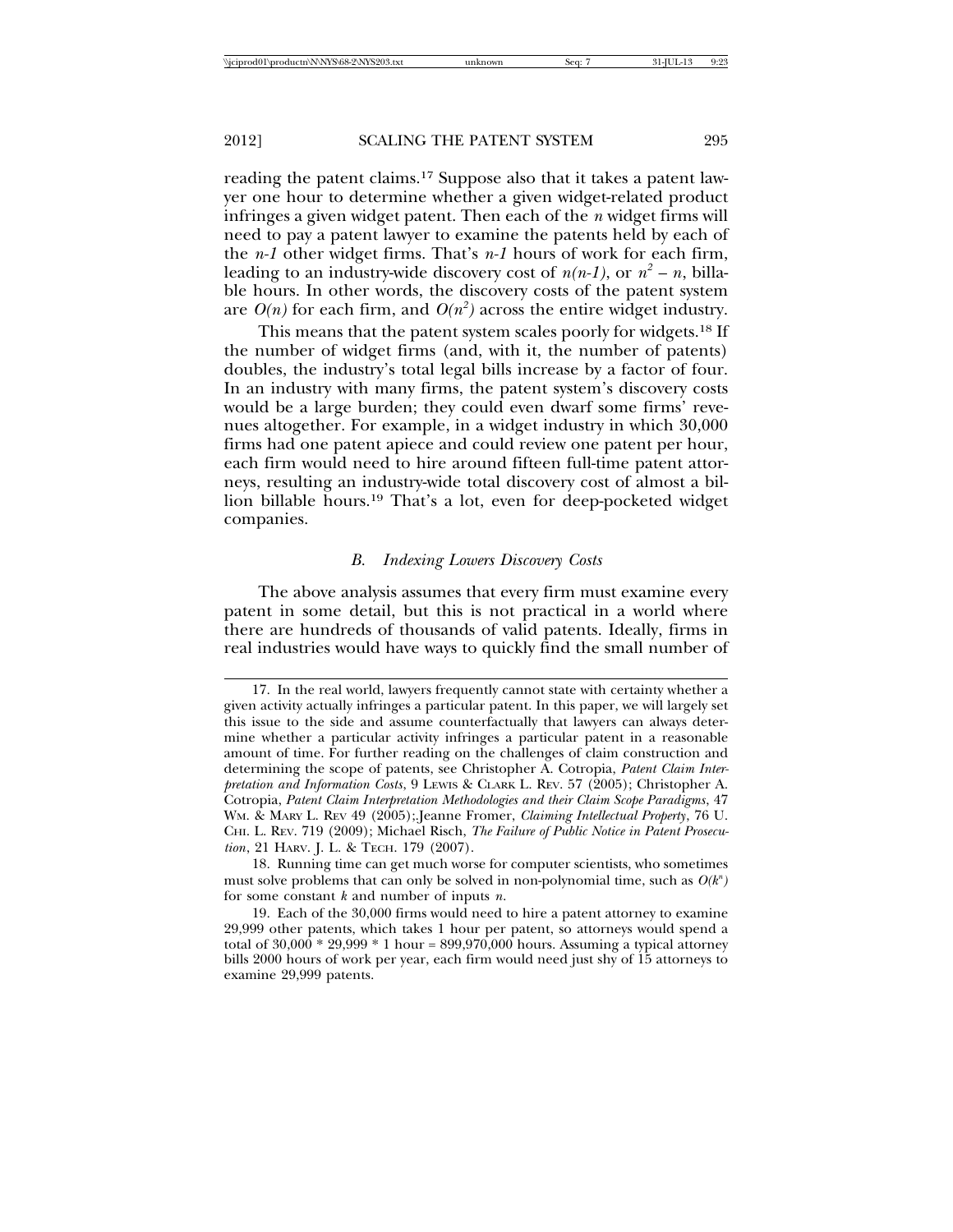patents that relate to its own products and ignore the rest. The ability to do this depends on a good system of organization.

We can see the power of organization in the system of real property. Counties do not store real property records in a random order. Rather, they place them in a predictable order based on their geographic location. Filing them in a predictable order allows rapid record retrieval in the same way that alphabetization allows rapid lookup of words in a dictionary. In Big-O terms, retrieving one item from a well-organized collection is roughly an *O(1)*, or constant-time, operation.20 If a clerk needed to retrieve each record once during the year, he would only spend  $O(n)$  time sorting through filing cabinets, where *n* is the total number of records.

By way of contrast, we can imagine a county with an incompetent records clerk who placed property records in filing cabinets at random. In this county, the property system would have the same scaling problem as widget patents: as the number of parcels increased, looking up who owned any given parcel would become more and more time-consuming. The only way to find a particular record would be to examine every record, one at a time. That means retrieving all records related to a particular parcel would be an *O(n)* operation. If a clerk needed to retrieve each record once during the year, he would spend  $O(n^2)$  time sorting through filing cabinets. In a county with many parcels, the system would be completely unmanageable.

The ability to organize claims to real property such that they can be quickly retrieved depends on the existence of a standardized and predictable representation such as geographic coordinates. If a group of items has such a representation, we call that group "indexable," because the representation makes it possible to build an efficient index of the items. Whether a set is indexable or not depends on its inherent properties. Dictionary words are indexable because they can be organized alphabetically. Real property claims are indexable because they can be organized by their geographic location.

<sup>20.</sup> Constant-time operations, or operations that take  $O(1)$  time, take the same amount of time to complete, regardless of the problem size. Depending on the details of the filing method, lookup times might be a slow-growing function like  $O(log_2n)$ . The difference between  $O(1)$  and  $O(log_2n)$  is not large, and we're going to pretend that they are the same to simplify the presentation.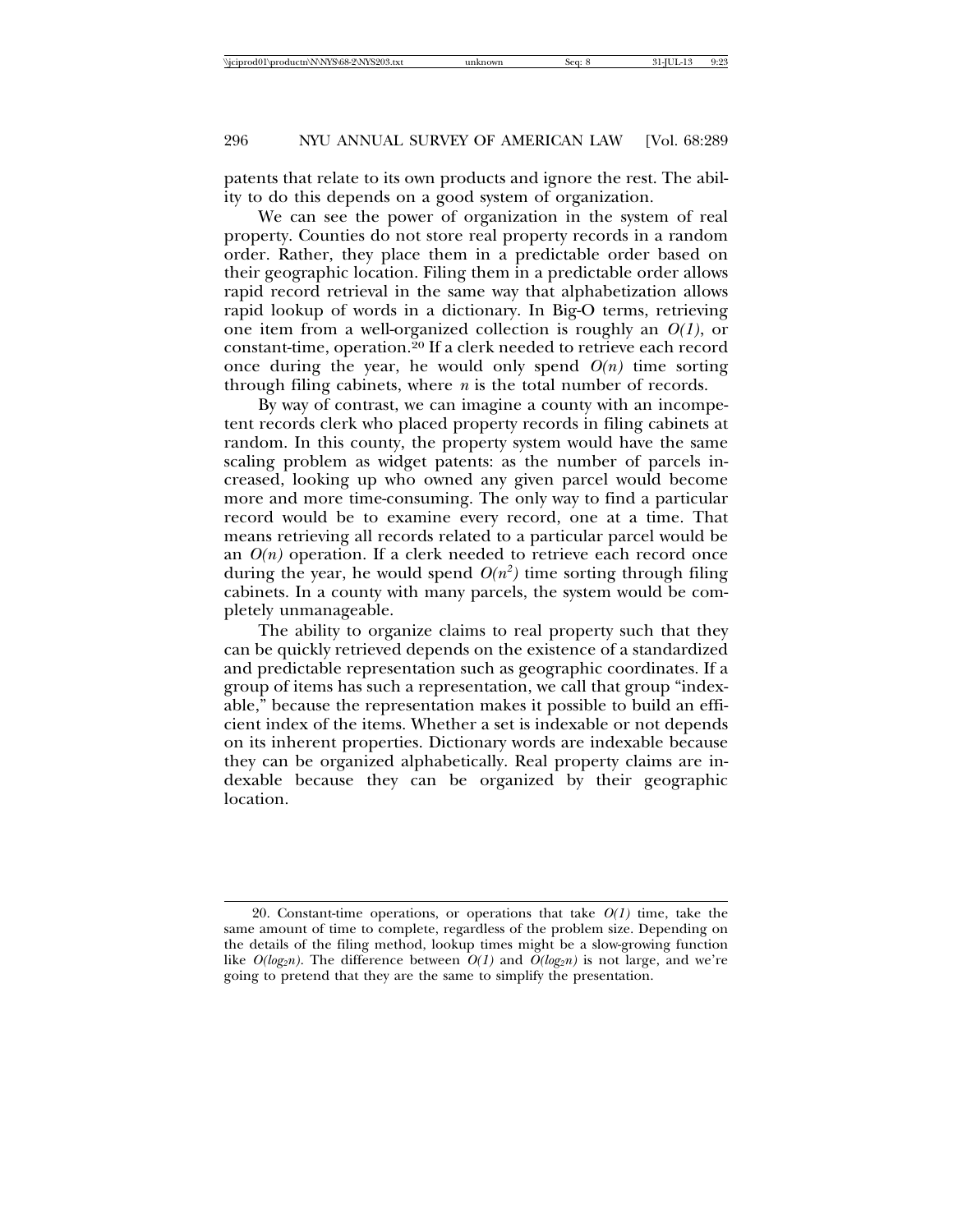#### *C. Example: Chemical Patents are Indexable*

Are patents indexable? This is a difficult question to answer in general, since the answer varies by technology class. But at least one category of patents—chemical patents—is already being indexed.

The Food and Drug Administration produces a publication called *Approved Drug Products with Therapeutic Equivalence Evaluations*. 21 This publication, colloquially known as the "Orange Book,"22 allows people to look up pharmaceutical patents based on the chemical formula of the active ingredient. A German organization, FIZ Karlsruhe, offers an electronic database called STN, which allows researchers to pull up all patents and other literature on particular molecules.23

Chemical formulas allow efficient retrieval of chemical patents, just as geographic coordinates allow efficient retrieval of real estate records. In other words, chemical patents are indexable. That means that finding a patent based on its chemical formula is approximately an *O(1)* operation, just as it is for real property records.

Recall that doubling the number of widget patents doubled every widget firm's discovery costs, since each firm was forced to look at twice as many patents to weed out the irrelevant ones. In contrast, doubling the number of chemical patents does not increase chemical firms' discovery costs because a database like STN can quickly filter out irrelevant patents, no matter how many of them are in the database. So the patent system scales well for chemicals.

# *D. Example: Software Patents Are Disorganized*

Unfortunately, few, if any, non-chemical patents seem to be indexable. To be sure, there are searchable databases that include non-chemical patents.24 But few, if any, non-chemical categories of patentable inventions have a standardized and comprehensive scheme for classifying patentable subject matter. That means that there may not be a faster way to find all patents relevant to a partic-

<sup>21.</sup> U.S. DEPT. OF HEALTH & HUMAN SERVS. ET AL., APPROVED DRUG PRODUCTS WITH THERAPEUTIC EQUIVALENCE EVALUATIONS (32d ed. 2012) [hereinafter "Orange Book"], *available at* http://www.fda.gov/downloads/Drugs/DevelopmentApprovalProcess/UCM071436.pdf.

<sup>22.</sup> *Id*. at iv (describing the origins of the nickname "Orange Book").

<sup>23.</sup> *See* STN INTERNATIONAL, http://www.stn-international.de/index.php?id= 123 (last visited Dec. 10, 2011).

<sup>24.</sup> *See, e.g.*, DELPHION, http://www.delphion.com (last visited Jan. 18, 2012) (*cited in* Jeanne C. Fromer, *Patent Disclosure*, 94 IOWA L. REV. 539, 585 n.208 (2009)); PATBASE, http://www.patbase.com (last visited Jan. 18, 2012).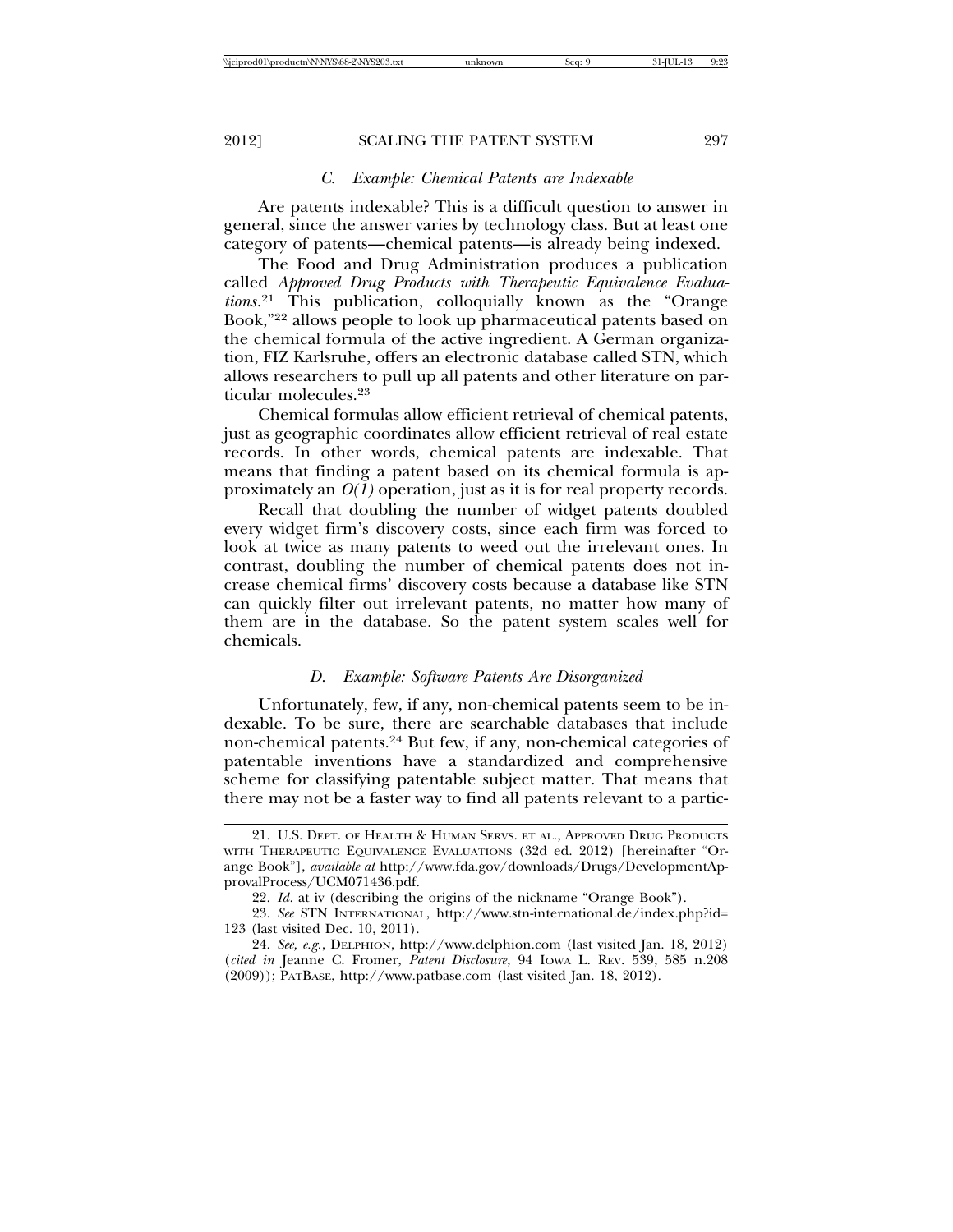ular product than to simply examine all of the patents in a particular technology class, one at a time.

We will focus on software patents, which provide a particularly good illustration of the problem.

As we have already noted, it would be completely impracticable for a firm to read every patent. So patent lawyers use a variety of methods to guess at what patents they should look at. These methods include searching by keyword, patent classification,25 inventor or patent assignee, and searching for patents that cite to and are cited in similar patent applications.26

The keyword search is crucial, but searching by keyword hardly approaches the speed and certainty of searching an indexable system. A firm producing a new word processor might search for patents containing phrases like "word processor," "page layout," "printing," and so forth. But in the absence of a precise, standardized scheme for classifying software inventions, patent applicants are free to use any terms they like—or even make up new ones—to describe their software inventions. The scope of a patent's claims will not always be obvious from a patent's title or abstract.<sup>27</sup> And a single software patent can claim multiple applications that are only loosely connected to each other.<sup>28</sup>

One particularly illustrative example of the limits of keyword searching is U.S. Patent No. 4,528,643—a "System for Reproducing Information in Material Objects at a Point of Sale Location."29 The

26. In addition to the USPTO website, numerous private companies provide searchable databases of patents and related information. *See, e.g.*, DELPHION, *supra* note 24; PATBASE*, supra* note 24.

27. The purpose of a patent abstract is to merely "enable the United States Patent and Trademark Office and the public generally to determine quickly from a cursory inspection the nature and gist of the technical disclosure." 37 C.F.R. § 1.72(b) (2012).

<sup>25.</sup> The patent classification system tries to categorize patented inventions as particular types. The Patent and Trademark Office assigns classification numbers based only on the patent's claims, rather than the entire application. *See* U.S. PAT-ENT & TRADEMARK OFFICE, U.S. DEPARTMENT OF COMMERCE HANDBOOK OF CLASSIFI-CATION 9 (2005), *available at* http://www.uspto.gov/web/offices/opc/documents/ handbook.pdf (*cited in* Fromer, *supra* note 24, at 586 n.212). John R. Allison and Mark A. Lemley have discovered "numerous instances of what seem to be wrong or arbitrary classification decisions." John R. Allison & Mark A. Lemley, *The Growing Complexity of the United States Patent System*, 82 B.U. L. REV. 77, 92 (2002) (cited in Fromer, *supra*, at 586). They note, "This problem is compounded by the fact that some patents involve more than one type of technology, so that classifying them into only a single category will necessarily mischaracterize them to some extent." *Id*. at 92 n.49.

<sup>28.</sup> *See* 37 C.F.R. § 1.75(b) (2012).

<sup>29.</sup> U.S. Patent No. 4,528,643, at [54] (filed Jan. 10, 1983).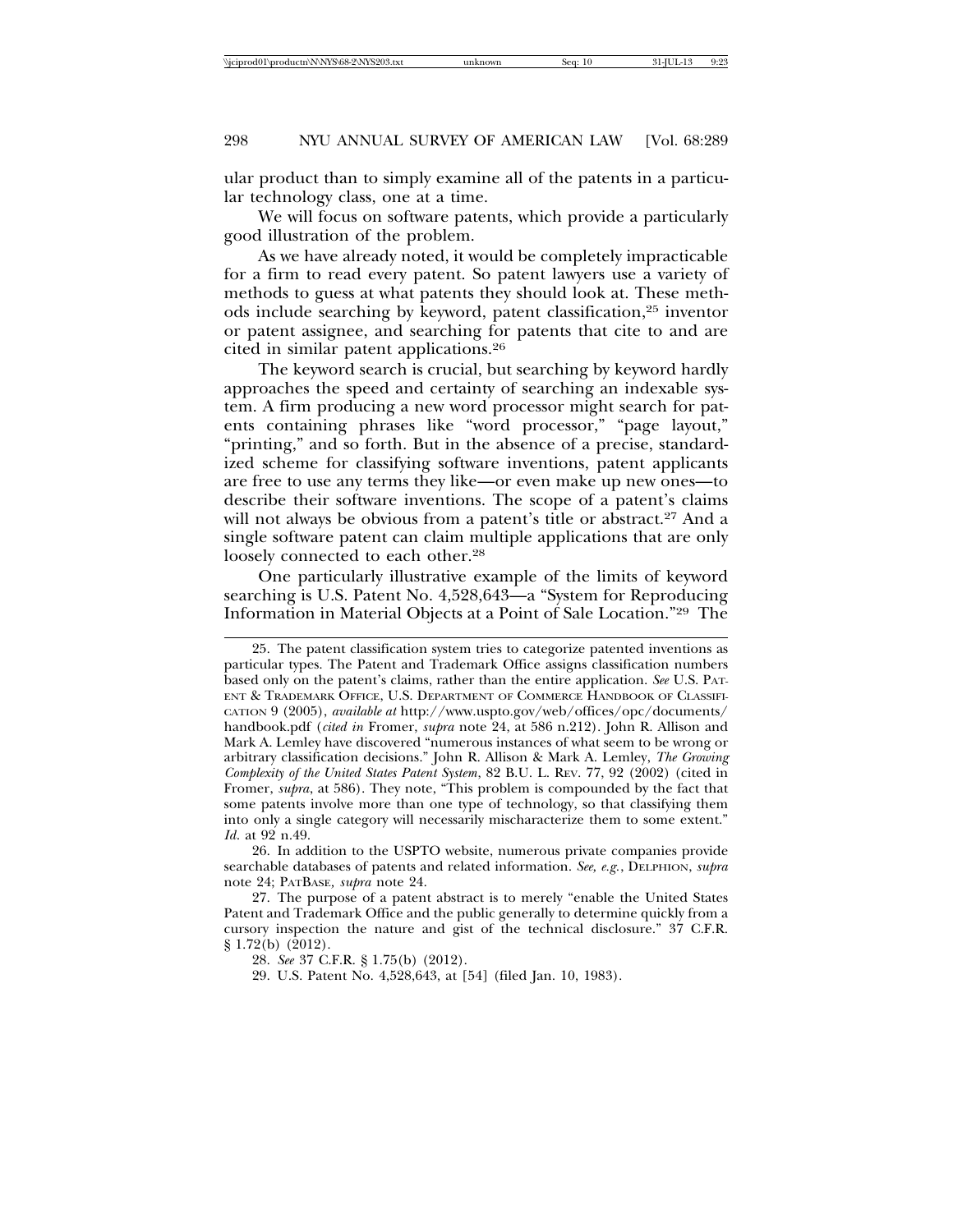invention that gave rise to the '643 patent was "a kiosk or vending machine to be used in retail locations for producing digital music tapes or other digital reproductions."30 The patent owner attempted to enforce the patent against several software and publishing companies, claiming that the sale and transfer of software and documents over the Internet infringed the patent.31 The '643 patent was filed in 1983, long before "e-commerce" existed; indeed, the web page and browser were not created until 1990.<sup>32</sup> Nonetheless, litigation over the meaning of the '643 patent took over seven years to complete.33

The '643 patent illustrates the difficulty with relying on keywords to search for patents. The "Background of the Invention" section of the patent discusses "retail outlets (point of sale locations)" and their difficulty deciding which recordings to stock.34 The patent makes no mention of the Internet or personal computers. An attorney trying to determine *ex ante* whether the process of selling and transferring software over the Internet had been patented would be unlikely to discover the '643 patent by conducting a keyword search.35

34. U.S. Patent No. 4,528,643 col. 1 ll 6–8; col. 2 ll 13–15 (filed Jan. 10, 1983).

35. At first blush, one might suppose this problem could sometimes be averted by the reverse doctrine of equivalents. "The reverse doctrine of equivalents is an equitable doctrine designed to prevent unwarranted extension of the claims beyond a fair scope of the patentee's invention." Roche Palo Alto LLC v. Apotex,

<sup>30.</sup> *See* JAMES BESSEN & MICHAEL J. MEURER, PATENT FAILURE 194 (2008). Readers who find themselves confused as to what invention this patent describes are in good company. The exact scope of the '643 patent is not clear, even after years of litigation. The original application likely referred to a machine that could burn custom music recordings so the store would not have to keep them in stock.

<sup>31.</sup> *See* Interactive Gift Exp., Inc., v. Compuserve Inc., 256 F.3d 1323, 1329 (Fed. Cir. 2001). *Catalina Marketing International, Inc. v. Coolsavings.com, Inc.*, 289 F.3d 801, 806–07 (Fed. Cir. 2002), presented a similar fact pattern.

<sup>32.</sup> *See* TIM BERNERS-LEE, WEAVING THE WEB 28–30 (1999).

<sup>33.</sup> *See* Order of Dismissal, Interactive Gift Exp., Inc. v. Compuserve Inc., No. 95-6871 (S.D.N.Y. Jan. 21, 2003), ECF No. 224; Complaint, Interactive Gift Exp. Inc., v. Compuserve Inc., No. 95-6871 (S.D.N.Y. July 25, 1995), ECF No. 1. The Federal Circuit had held the term "point of sale location" could include one's home. *See* Interactive Gift Exp., 256 F.3d at 1335. However, it also held that the "material objects" referenced in the patent did not include a buyer's personal computer because the objects had to be offered for sale, removed from the device that wrote information to them after purchase, and intended for use on a device other than that which wrote information to them. *Id*. at 1338. Nonetheless, litigation following the Federal Circuit decision dragged on for one and a half years, concluding with voluntary dismissals and numerous settlement agreements. *See* Docket, Interactive Gift Exp. Inc., v. Compuserve Inc., No. 95-6871 (S.D.N.Y. Nov. 7, 2001), ECF Nos. 184–86, 189, 201, 220–24 (dismissing parties, often after having reached a settlement).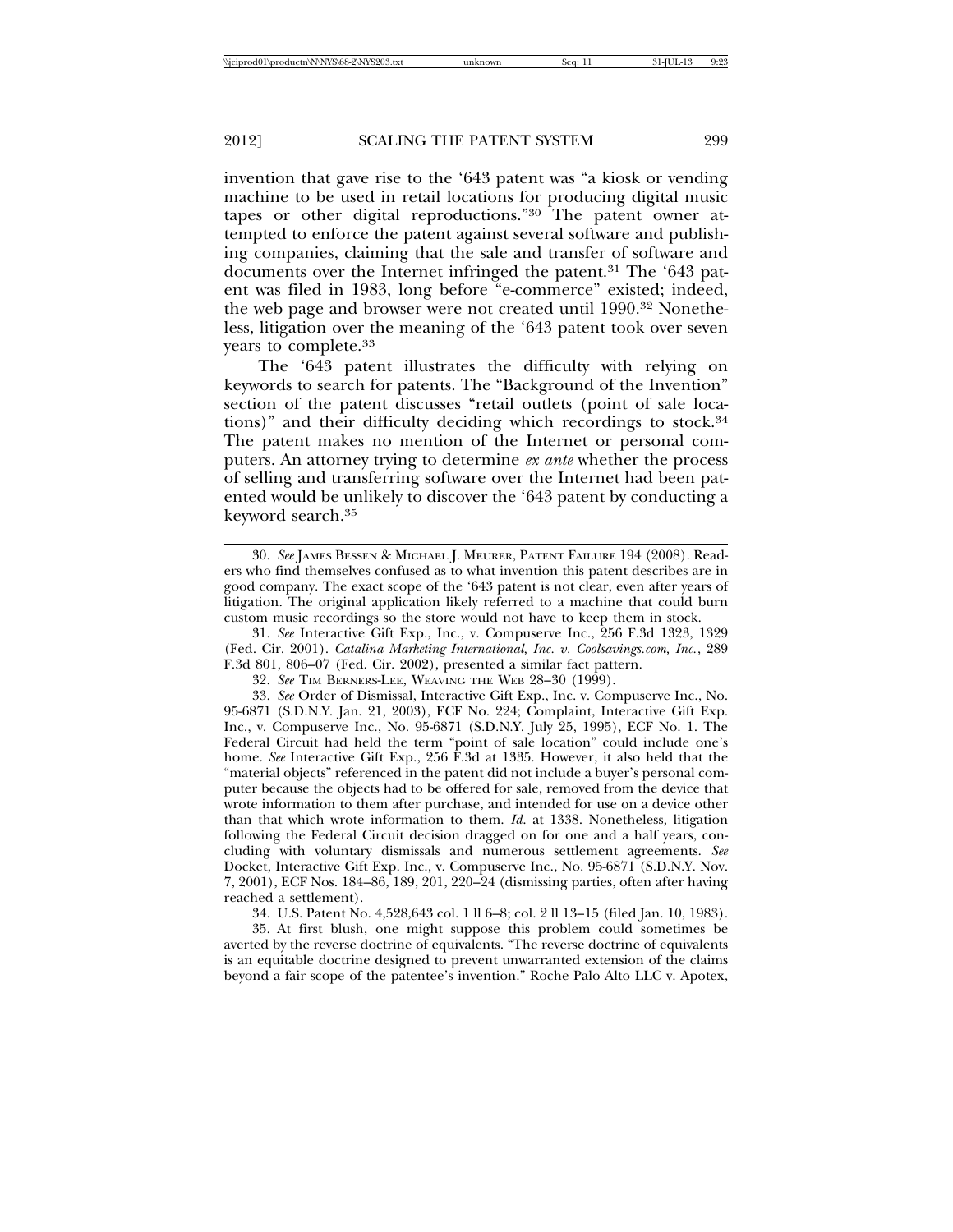This problem is exacerbated by the complexity of software products. Real software products often contain thousands—sometimes even millions—of lines of code.36 Given that a handful of lines of code can constitute a patent-eligible invention, the number of potentially patentable inventions in a 100,000-line computer program can be very large. For example, the patent on raising a pop-up browser window when one attempts to leave a webpage<sup>37</sup> can be infringed by writing a mere three lines.38

Hence, it is extremely difficult to anticipate all of the different aspects of a particular computer program that might be regarded as patent-eligible subject matter. It is even more difficult to anticipate all of the terms patent applicants could use to describe those various patentable concepts. The effectiveness of keyword searching is further undermined by the doctrine of equivalents, which holds that a patent can cover subject matter "equivalent" to its claims even if it does not fall within their literal scope.39 This means that in

36. *See, e.g.*, MICROSOFT, *A History of Windows*, http://windows.microsoft.com/ en-US/windows/history (last visited July 1, 2012) (noting that Windows XP was compiled from 45 million lines of code); Stewart Brand, *The Physicist*, WIRED MAG. (Sept. 1995), *available at* http://www.wired.com/wired/archive/3.09/myhrvold. html (interview with Nathan Myhrvold, estimating Microsoft Word consisted of two million lines of code in 1995).

37. U.S. Patent No. 6,389,458 (filed Oct. 30, 1998).

38. *See* BEN KLEMENS, MATH YOU CAN'T USE 1–2 (2006). The three lines of code necessary to create a pop up window when one attempts to leave a webpage in JavaScript are:

function onExit() {

popup = window.open ("pop.html", "Don't go!") ;

popup.focus();}

*Id.* at 2.

39. A product or process may infringe a patent under the doctrine of equivalents if it performs "substantially the same function in substantially the same way to obtain the same result" as the patented invention. Graver Tank Mfg. Co., 339 U.S. at 608 (quoting Sanitary Refrigerator Co. v. Winters, 280 U.S. 30, 42 (1929)); *see also* Warner Jenkinson Co. v. Hilton Davis Chem. Co., 520 U.S. 17, 40

Inc., 531 F.3d 1372, 1377 (Fed. Cir. 2008) (internal quotation marks omitted). "[W]here a device is so far changed in principle from a patented article that it performs the same or similar function in a substantially different way, but nevertheless falls within the literal words of the claim, the [reverse] doctrine of equivalents may be used to restrict the claim and defeat the patentee's action for infringement." Graver Tank & Mfg. Co. v. Linde Air Prods. Co., 339 U.S. 605, 608–09 (1950) (citation omitted). However, the reverse doctrine of equivalents is "all but defunct." *See* Long*, supra* note 7, at 519 (describing how the United States Court of Appeals for the Federal Circuit "proudly declare[d] that it has struck down every successful assertion of the reverse doctrine of equivalents" (citing Tate Access Floors, Inc. v. Interface Architectural Res., 279 F.3d 1357, 1368 (Fed. Cir. 2002)).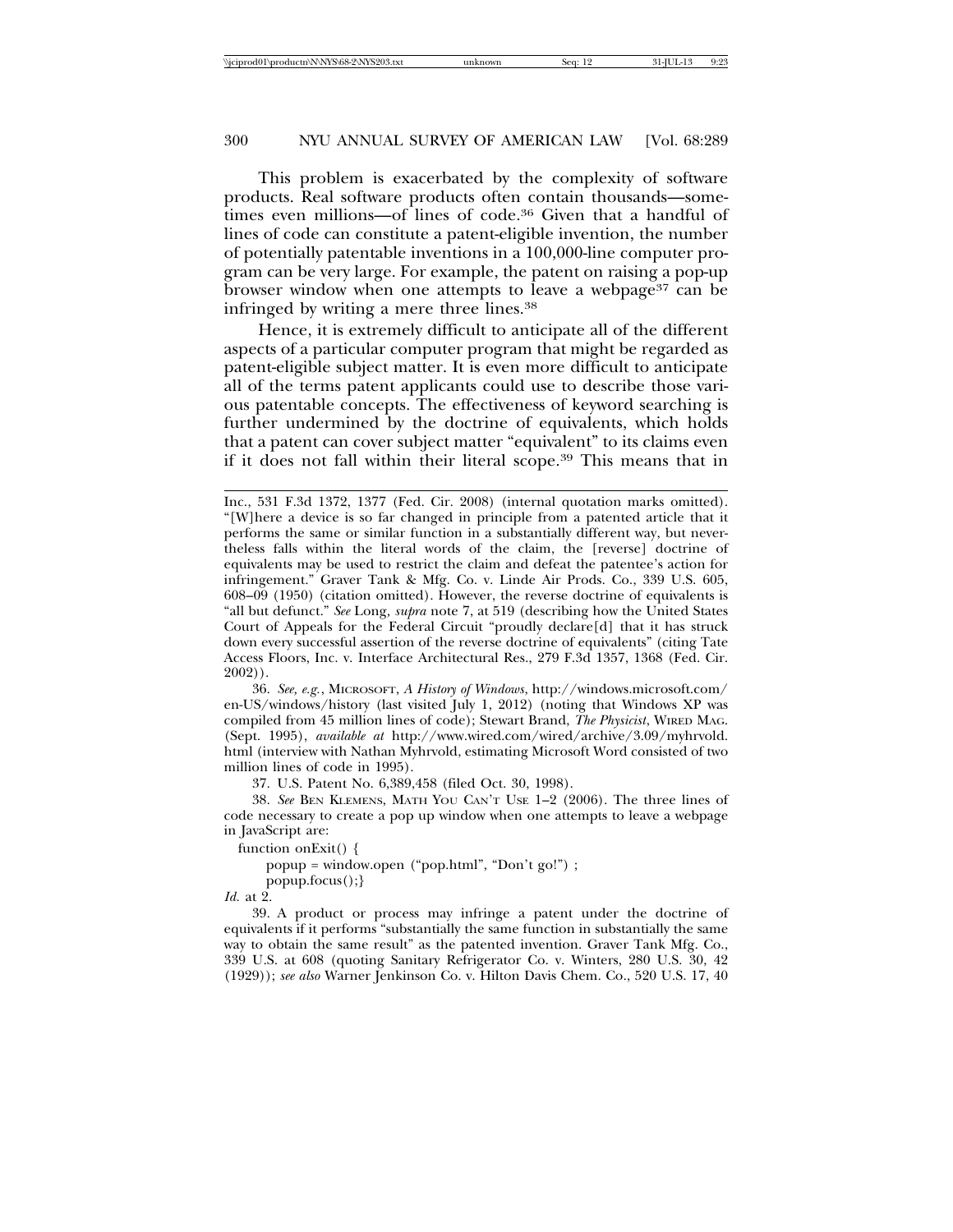practice, a keyword-based patent search will either only find a fraction of the relevant patents, or produce so many results that it would be of little help to the searcher.<sup>40</sup>

Other search strategies, such as searching by inventor, assignee, or citations in related patents, are no more promising. If a firm knows of an existing patent similar to its product, these methods may be useful for finding closely-related patents. But as we have seen, many different aspects of a software product may be patenteligible, and there is no reason to think that all the patents relevant to a particular product will be linked together by citations, common inventors, or other similarities.

It is theoretically possible that future improvements in artificial intelligence will allow the creation of a search engine for software patents as powerful as conventional chemical patent databases. This search engine would have to be sophisticated enough to analyze a real-world machine or process, make a comprehensive list of characteristics that could constitute patent-eligible subject matter, produce a list of all possible terms that could be used to describe this subject matter, and find all patents that use these terms in a way that indicates possible infringement. But that technology doesn't

<sup>(1997) (</sup>explaining that the essential inquiry under the doctrine of equivalents is whether "the accused product or process contain[s] elements identical or equivalent to each claimed element of the patented invention"). John R. Allison and Mark A. Lemley argue, "[T]he doctrine of equivalents was . . . near death by the late 1990s . . . [ and] district courts are more likely to reject doctrine of equivalents claims today than ever before." John R. Allison & Mark. A. Lemley, *The (Unnoticed) Demise of the Doctrine of Equivalents*, 59 STAN. L. REV. 955, 958 (2007); *see also* Lee Petherbridge, *On the Decline of the Doctrine of Equivalents*, 31 CARDOZO L. REV. 1371 (2010); David L. Schwartz, *Explaining the Demise of the Doctrine of Equivalents*, 26 BERKELEY TECH. L.J. 1157 (2011). Nonetheless, Samson Vermont points out that "one of every four or five cases in which a patentee wins a judgment of infringement is . . . a judgment of infringement under the doctrine of equivalents . . . . [Doctrine of equivalents] scope is litigated frequently. One of every two decisions on infringement is a decision on [doctrine of equivalents] infringement." Samson Vermont, *Taming the Doctrine of Equivalents in Light of Patent Failure*, 16 J. INTELL. PROP. L. 83, 85 (2008).

<sup>40.</sup> Although keyword searches will find many relevant patents, finding only some relevant patents will not insulate an inventor from lawsuits or create incentives to license or design around found patents. If you can only find 50% of the patents on which your invention might infringe, there is little value in licensing or designing around those patents because you can still be sued by the owners of the other 50% of patents you did not find. Patent searching is not necessarily like searching for legal cases where the cases are similar and related to each other, and where, after a point, finding each new case produces diminishing returns. The first and last patent you find are equally likely to bring an accidental infringer economic ruin.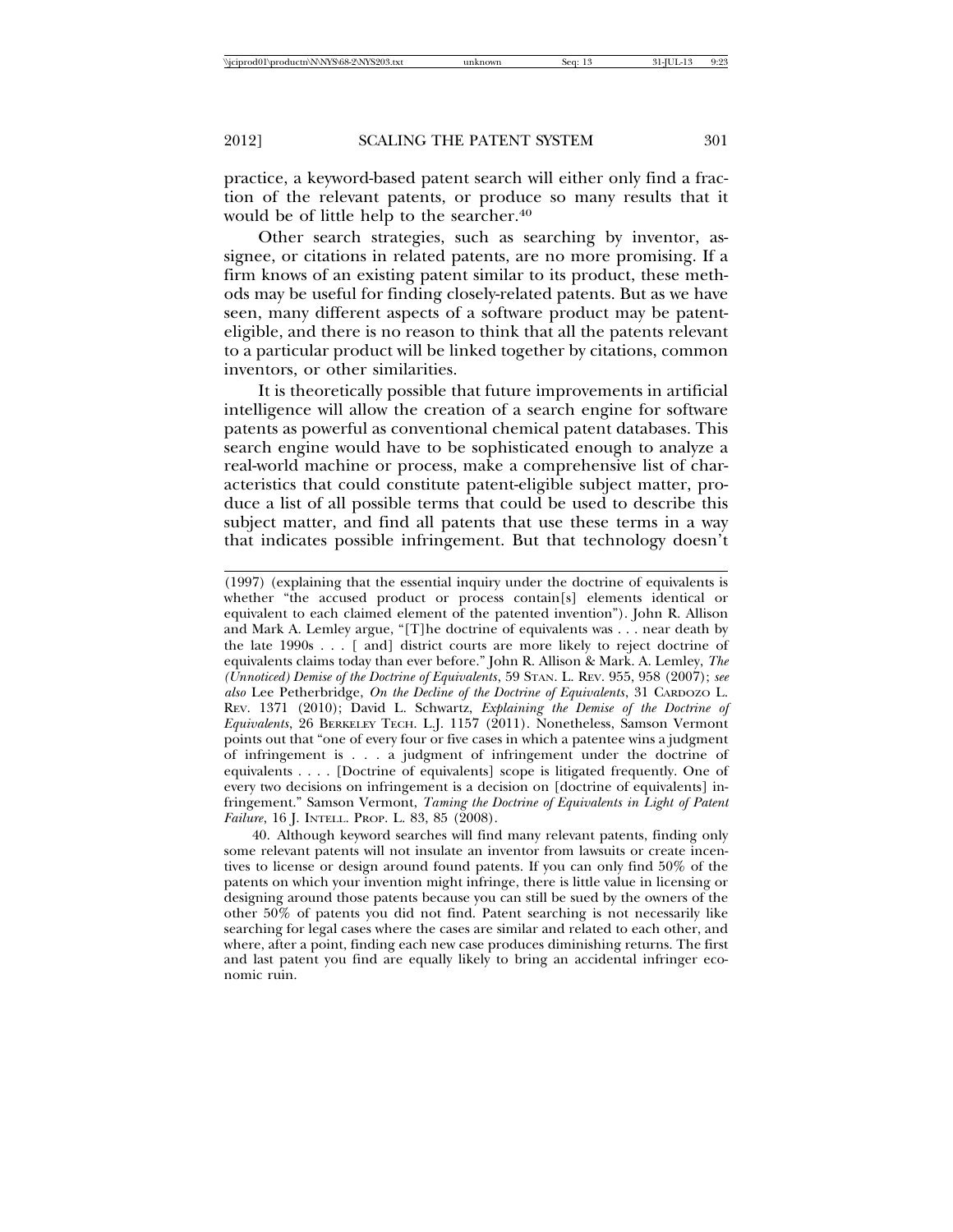exist right now, and we are skeptical it will exist any time soon. That means the only reliable way to find all—not merely some—patents infringed by a particular software product is to have a human being look at all patents in software-related technology classes. So the discovery costs of software patents for a single firm is roughly  $O(n)$  in the number of software patents, not  $O(1)$  as with chemical patents.

The fact that the average firm has patent discovery costs that are  $O(n)$  in the number of patents is not a problem if the number of firms and patents are both small. But the more firms and patents there are, the larger the discovery costs will be.

Once again, the software industry is a good example of an industry where the patent system works poorly. The number of firms producing patentable software is massive—much larger than the number of firms in the software industry as it is conventionally defined.41 Almost every medium and large American firm has an information technology ("IT") department that performs backups, runs file and mail servers, runs the firm's website, and so forth.42 IT professionals routinely create software to automate such tasks, and this software is potentially patent-eligible. Many firms also develop custom software to automate common business processes, and some of it is quite complex.<sup>43</sup> Hence, most medium and large American firms (as well as many non-profits, universities, and other organizations) are in the software industry as far as patent law is concerned.44

And as a consequence, many kinds of firms are the targets of software patent lawsuits.45 One complaint charged the Green Bay Packers, Caterpillar, Peapod, OfficeMax, and Kraft Foods with in-

45. Even frivolous allegations of patent infringement can be very expensive to dispel. In 2005, the average cost of an opinion letter assessing the validity of a patent and whether an accused party infringed was about \$24,000. AM. INTELL. PROP. LAW ASS'N, REPORT OF THE ECONOMIC SURVEY 102 (2005) (*cited in* Matthew Sag & Kurt Rohde, *Patent Reform & Differential Impac*t, 8 MINN. J.L. SCI. & TECH. 1, 10 n.41 (2007)). Getting a patent invalidated in court costs on average \$650,000. *Id.* at 108 (*cited in* Sag & Rohde, *supra*, at 10 n.44). It is thus often economically rational to pay high licensing fees for invalid patents that one did not even infringe rather than have to participate in a lawsuit. "This is the real perversity of the current patent system: rational actors will pay licensing fees for patents they strongly suspect are either invalid, or simply do not apply to them, because each of the alternatives is worse." Sag & Rohde, *supra*, at 11.

<sup>41.</sup> *See* KLEMENS, *supra* note 38, at 92.

<sup>42.</sup> *Id.* at 93.

<sup>43.</sup> *Id.*

<sup>44.</sup> *Id.* at 4–5 ("[A] patent on a piece of code is a restriction . . . on the information technology department of every company in America, not to mention every person who writes macros to facilitate his or her work . . . .").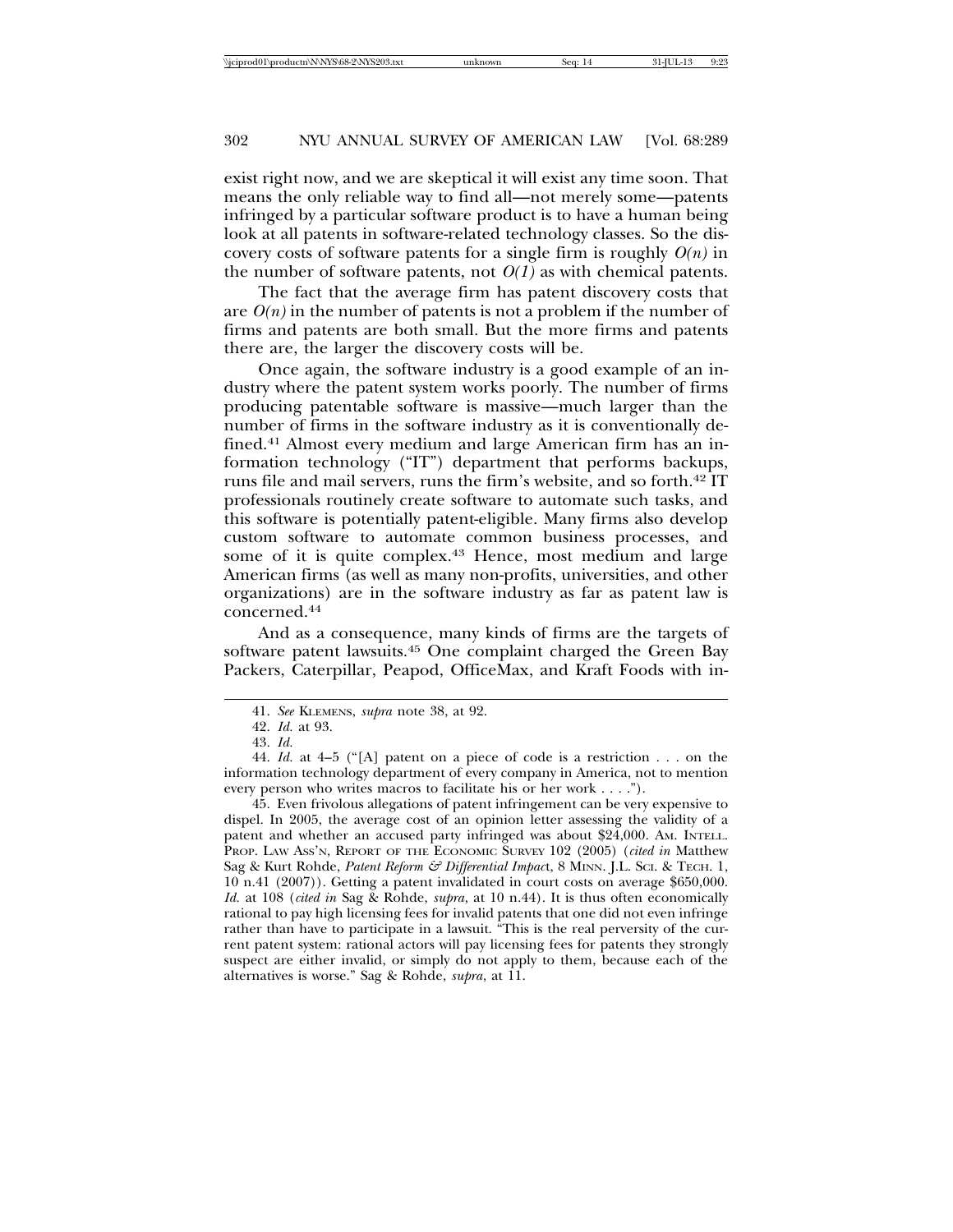fringing a patent for a "Remote Query Communications System"<sup>46</sup>—specifically for having JPEG images on their websites.<sup>47</sup> Another plaintiff filed lawsuits against firms such as J. Crew and Linens 'N Things for infringing its "Information Processing Methodology" patents48 by transmitting data that customers entered on the defendants' websites.49 Other firms facing allegations of software patent infringement include McDonalds, Barnes & Noble, Jamba Juice, Aeropostale, 7-Eleven, and Oprah Winfrey's Harpo Productions.<sup>50</sup>

Not only do firms outside of the conventional software industry frequently produce potentially infringing software, they are also granted the lion's share of software patents. James Bessen has

48. U.S. Patent No. 7,184,162 (filed Apr. 15, 2005); U.S. Patent No. 7,075,673 (filed Nov. 6, 2003); U.S. Patent No. 6,683,697 (filed Dec. 9, 1999).

49. *See* Complaint at ¶¶ 14, 17, 20, Eon-Net L.P. v. J. Crew Inc., No. 07-10488 (S.D.N.Y. Nov. 20, 2007), ECF No. 1; Amended Complaint at ¶¶ 12, 15, Eon-Net, L.P. v. Linens 'N Things, Inc., No. 06-315 (D.N.J. Aug. 2, 2006), ECF No. 15. The cases were dismissed or settled before the court rendered a final judgment. *See* Stipulation and Order of Dismissal with Prejudice, Eon-Net, L.P. v. J. Crew Inc., No. 07-10488 (S.D.N.Y. Aug. 4, 2008), ECF No. 11; Stipulation of Dismissal, Eon-Net, L.P. v. Linens 'N Things, No. 06-315 (D.N.J. Jan. 5, 2007), ECF No. 23; Stipulation of Dismissal, Eon-Net, L.P. v. Linens 'N Things, No. 06-315 (D.N.J. Dec. 22, 2006), ECF No. 22.

50. *See* Complaint, Card Activation Techs., Inc. v. 7-Eleven Inc., No. 10-4984 (N.D. Ill. Aug. 9, 2010), ECF No. 1; Complaint, Illinois Computer Research, LLC v. Harpo Productions, Inc., No. 08-7322 (N.D. Ill. Dec. 23, 2008), ECF No. 1; Complaint, Card Activation Techs., Inc. v. Barnes & Noble, Inc., No. 07-1230 (N.D. Ill. Mar. 2, 2007), ECF No. 1 (also naming Jamba Juice Co. and Aeropostale Inc. as defendants); Complaint, Card Activation Techs., Inc. v. McDonald's Corp., No. 06- 5578 (N.D. Ill. Oct. 13, 2006), ECF No. 1.

<sup>46.</sup> U.S. Patent No. 5,253,341 (filed Apr. 11, 1991).

<sup>47.</sup> Amended Complaint at 3, Global Patent Holdings, LLC v. Green Bay Packers, Inc., No. 00-4623 (N.D. Ill. Oct. 23, 2007), ECF No. 50. An attempt to enforce the '341 patent in 2000 led to the invalidation of all sixteen claims, as well as to the addition of a seventeenth claim. *See* Motion to Reinstate at 1, Techsearch LLC v. Internet Entm't Grp., No. 00-4623 (N.D. Ill. Sept. 10, 2007), ECF No. 41; *see also id*. at Ex. A (*Ex parte* Global Patent Holdings, LLC, Appeal No. 2006-0698, Reexamination Control No. 90/005,742 (Dec. 26, 2006)). The amended complaint, *supra*, charged the Green Bay Packers and other parties with violating the new seventeenth claim, however an initial re-examination of the seventeenth claim found it invalid on nineteen grounds. *See* Initial Office Action in Ex Parte Reexamination of U.S. Patent No. 5,253, 341, at 3-5 (July 22, 2008), *available at* http:// www.scribd.com/doc/4328073/jpg-patent-reexam. The case was dismissed without prejudice pending the reexamination on March 4, 2009. *See* Minute Entry, Global Patent Holdings LLC v. Green Bay Packers, No. 00-4623 (N.D. 2009), ECF No. 154; Agreed Motion to Dismiss, Global Patent Holdings, LLC v. Green Bay Packers, Inc., No. 00-4623, 2009 WL 3059752 (N.D. Ill. 2009), E.C.F. No. 153.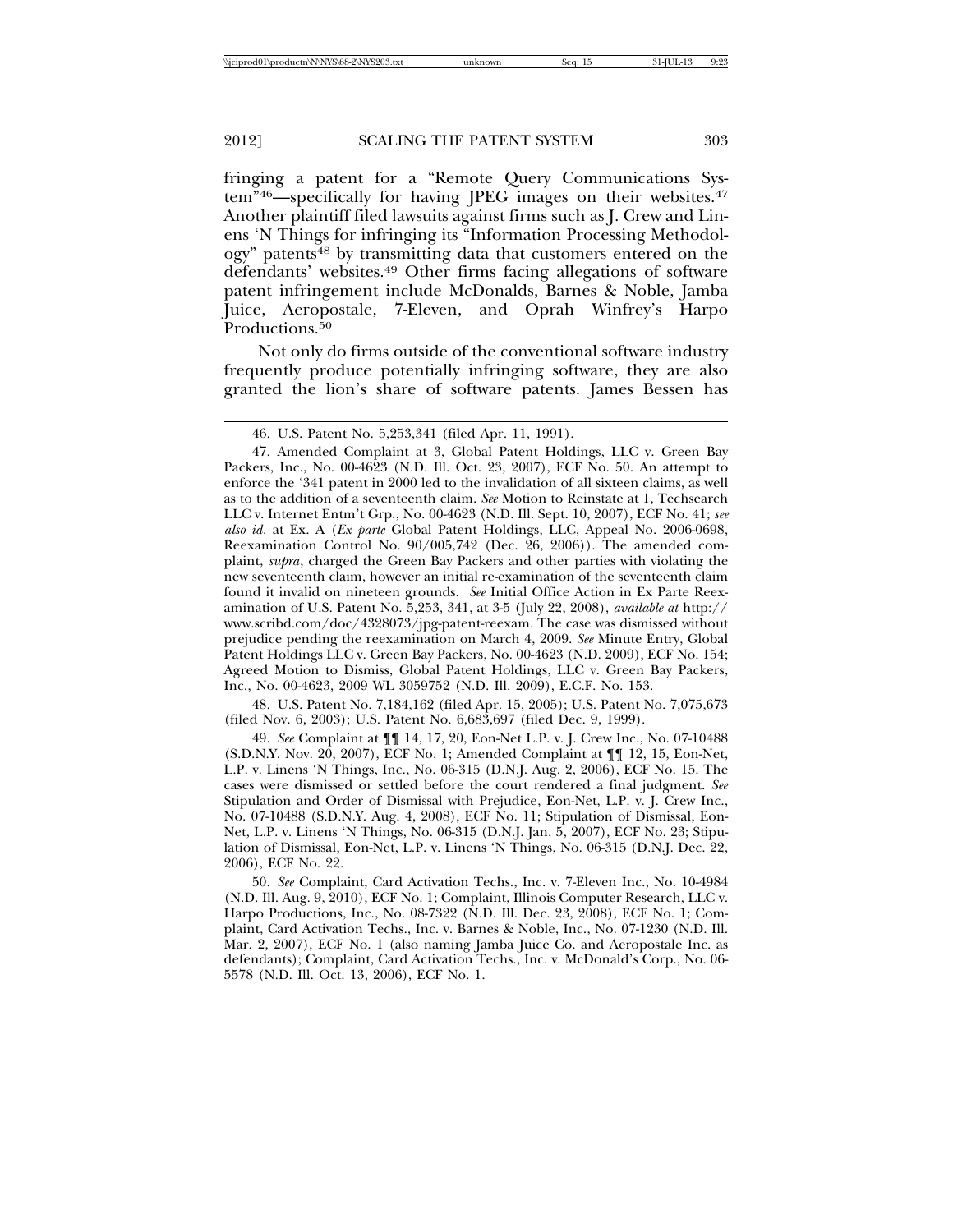found that 83% of software patents granted to public firms in 2006 went to firms outside of the conventional software industry.<sup>51</sup>

In our discussion of the widget industry, we stipulated that each firm would hold exactly one patent and concluded that the industry-wide discovery costs of widget patents are  $O(n^2)$ . Obviously, real industries aren't like that. Some firms have many patents and others have none at all. So it's more precise to say that the patent system's discovery costs in non-indexable industries are  $O(n_i n_p)$ , where  $n_f$  is the number of firms and  $n_p$  is the number of patents. The widget industry in our example is a special case where  $n=n_f=n_p$ , so that total discovery costs are  $\tilde{O}(n^2)$ .

In the software industry,  $n \neq n_p$ , but  $n_f$  and  $n_p$  are both large. As we have seen, most medium and large firms produce patent-eligible software. There are roughly 635,000 firms in the United States with twenty or more employees.52 While not all of these firms produce software, many of the 1.7 million firms with five to nineteen employees do, so we'll estimate the number of firms that create software,  $n_f$ , to be 600,000 firms. And  $n_p$ , the number of software patents issued, is around 40,000 in a typical year (and growing).<sup>53</sup> That means that there are around twenty-four billion new patentfirm pairs each year that could produce accidental infringement. Even if a patent lawyer only needed to look at a patent for ten minutes, on average, to determine whether *any* part of a particular firm's software infringed it,<sup>54</sup> it would require roughly two million patent attorneys, working full-time, to compare every firm's prod-

<sup>51.</sup> James Bessen, *A Generation of Software Patents*, 18 B.U. J. SCI. TECH. L. 241, 256 (2012) (showing only 17.2% of software patents granted to public firms were granted to firms in the computer services and software industries).

<sup>52.</sup> According to the U.S. Census Bureau, there were 635,000 businesses with twenty or more employees in 2008, and 1.7 million firms with five to ninteen employees. *See Statistics About Business Size (including Small Business) from the Census Bureau*, CENSUS BUREAU HOMEPAGE, http://www.census.gov/econ/smallbus.html (last visited Dec. 9, 2011).

<sup>53.</sup> *See* Bessen, *supra* note 51, at 253.

<sup>54.</sup> Ten minutes is an unrealistically low amount of time. Patentable software can be written in only a few lines, *see supra* note 27, and many software programs consist of millions of lines of code. *See, e.g.*, MICROSOFT *supra* note 36 (noting that Windows XP was compiled from 45 million lines of code); Brand, *supra* note 36 (interview with Nathan Myhrvold, estimating Microsoft Word consisted of two million lines of code in 1995). It is plainly beyond human capacity for an attorney to be able to hold in his or her mind everything that a large software program does, let alone to compare it to the content of a patent in a matter of minutes.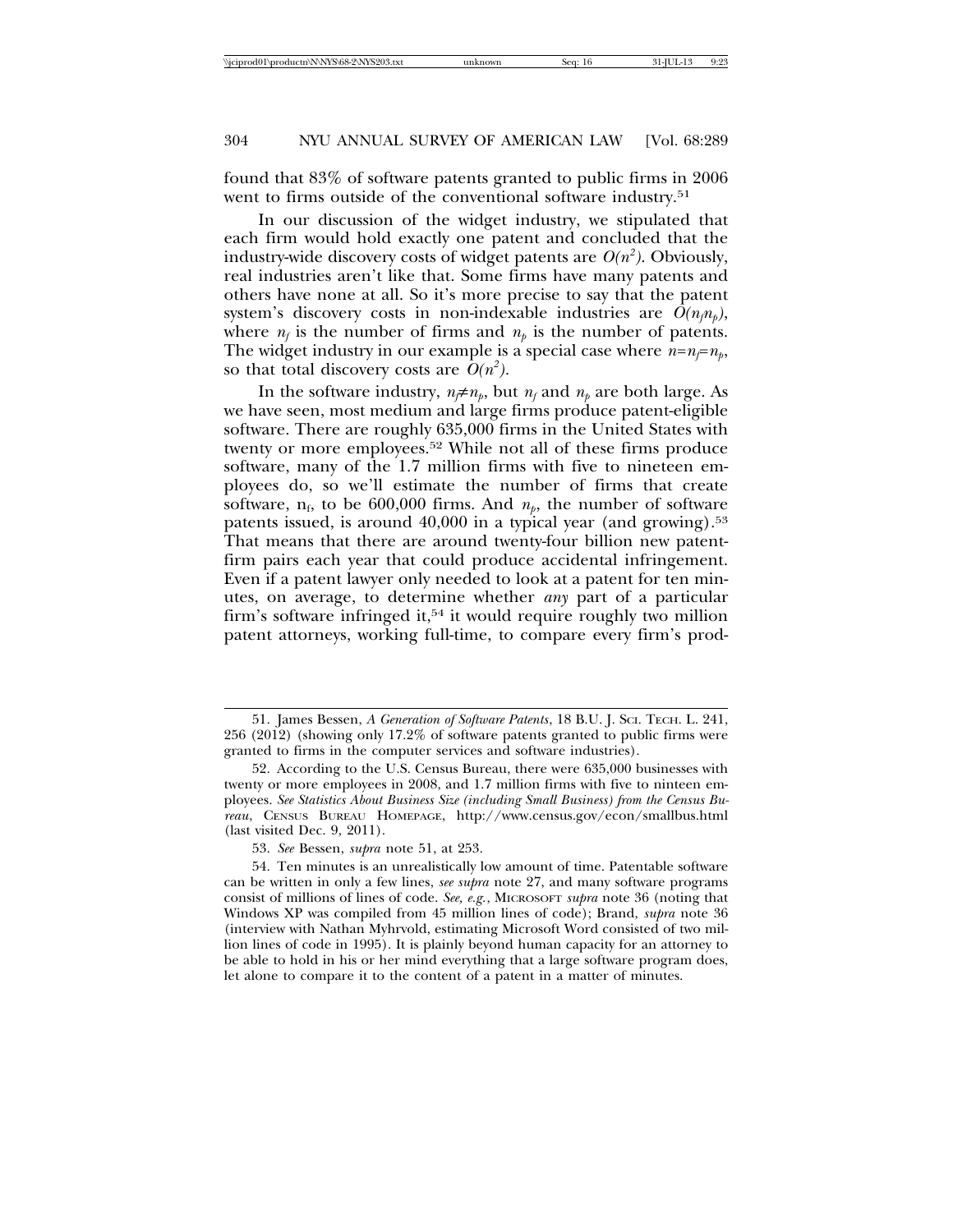ucts with every patent issued in a given year.55 At a rate of \$100 per hour, that would cost \$400 billion. For comparison, the software industry was valued at \$225.5 billion in 2010.56

Obviously, \$400 billion is a highly speculative figure. But the exact number doesn't matter because there are only around 40,000 registered patent attorneys and agents in the United States.57 Even if the entire patent bar worked full-time on patent clearance for software firms, there wouldn't be nearly enough lawyers to go around.

# *E. Example: Discovery Costs for Corkscrews Are Low Because There Are Few Corkscrew Patents*

We have argued that discovery costs are low for the pharmaceutical industry because chemical patents are indexable by chemical formula. But even non-indexable patent classes can have modest discovery costs if  $n_p$ , the number of potentially-relevant patents, is small enough.

For example, consider corkscrews. A search of corkscrew-related technology classes<sup>58</sup> reveals that 301 utility patents were awarded between 1992 and 2011. Just five of these were issued in 2011.

We have argued that it would be impossible for anyone to read and understand the hundreds of thousands of existing software patents, or even to keep up with the hundreds of software patents the patent office issues each week. But it would only take a few weeks to read and understand the 301 utility patents related to corkscrews.59 Given that only about fifteen patents are issued in corkscrew-related technology classes in a typical year, it would be fairly easy for an

57. *See Patent Attorney/Agent Search*, UNITED STATES PATENT AND TRADEMARK OF-FICE, https://oedci.uspto.gov/OEDCI/query.jsp (search for "US" in the country field) (last visited Dec. 11, 2011).

58. We used patent classes 81/3.2, 81/3.4, 81/3.7, 81/3.9, 81/3.29, 81/3.36, 81/3.37, 81/3.45, 81/3.48. *See e.g.*, Full-Text and Image Database, UNITED STATES PATENT & TRADEMARK OFFICE (current through Oct. 16, 2012), http://patft1.us pto.gov/netahtml/PTO/search-bool.html.

59. For example, if we assume that it takes an hour, on average, to understand a corkscrew-related patent, then it would take approximately eight forty-hour workweeks to familiarize oneself with all 301 corkscrew-related utility patents.

<sup>55.</sup> The math behind this is straightforward: 40,000 patents\*600,000 firms\*(10 minutes per patent-firm pair)/(2,000 hours of work per attorney \*60 minutes per hour)=2 million attorneys.

<sup>56.</sup> *Software: Global Industry Guide 2010*, DATA MONITOR RESEARCH STORE (2012), *available at* http://www.datamonitor.com/store/Product/software\_global\_ industry\_guide\_2010?productid=4F026C5C-EBCC-4193-AD27-77260196E7F5.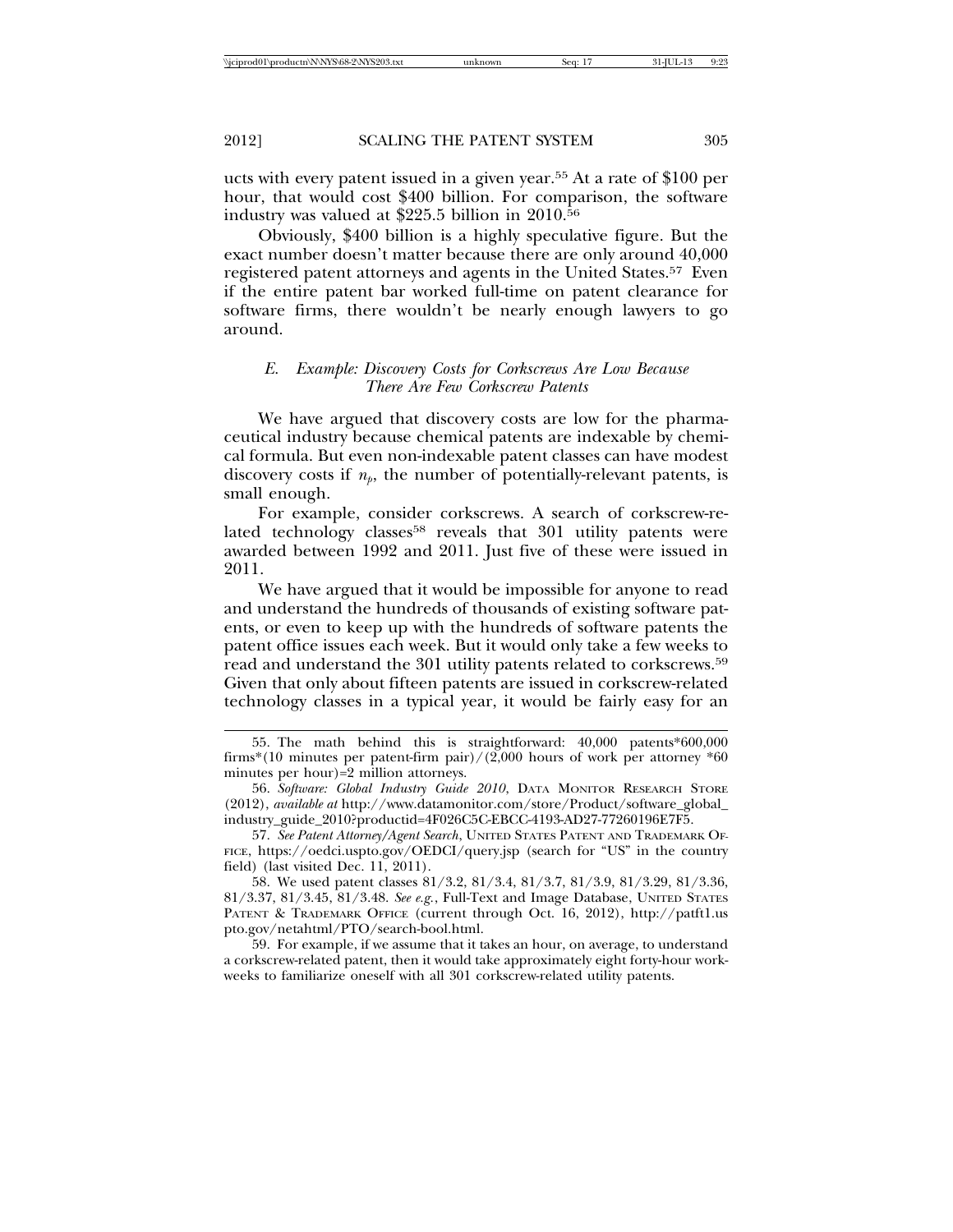attorney who specialized in corkscrew patents to keep abreast of new patents.

In March 2012, Amazon.com listed 4,551 corkscrews for sale in its "home and kitchen" section, made by 737 manufacturers.60 Not every firm manufacturing corkscrews is listed on Amazon.com, but it's reasonable to assume a majority of the commercially significant ones are. So we'll estimate that  $n<sub>f</sub>$ , the number of firms in the corkscrew industry, is no more than 1,500.

We have already estimated that  $n_p=301$  for corkscrews. If we again assume that each firm-patent comparison takes ten minutes, then it would take approximately 75,250 hours to conduct patent clearance for all corkscrews currently on the market.<sup>61</sup> That would require the services of approximately forty patent attorneys working full-time for a year.

And of course, this process wouldn't need to be repeated every year. In a typical year, firms would only need to clear their new products and compare their existing products with newly-issued patents. So in a typical year, the corkscrew industry would require the services of significantly fewer than forty full-time patent attorneys.

Moreover, the fact that there are few enough patents that a single person could read and understand all of them means that the vetting process is likely to be considerably more efficient for corkscrews than for software. A patent is much harder to understand the first time it's read than on the second, fifth, or twentieth encounter. There are so many software patents that no one could possibly read more than a small fraction of them, so attorneys doing software patent clearance spend most of their time reading patents for the first time. In contrast, attorneys that specialize in corkscrews would be looking at the same 301 patents over and over again. Their familiarity with the corkscrew patents would allow them to quickly identify which were relevant to a particular client's products.

Hence, the fact that a patent class is non-indexable does not necessarily mean that discovery costs will be prohibitively high. If

<sup>60.</sup> AMAZON.COM, http://www.amazon.com/ (last visited March 2012) (search for "corkscrews" in the category "Home and Kitchen"; click on "see more" hyperlink under "brands.").

<sup>61. 301\*1,500=451,500</sup> comparisons. If each takes ten minutes, this will take 451,500/6=75,250 hours of work. Obviously, 10 minutes per comparison is a rough estimate, but one that suffices to illustrate the point that corkscrew patent discovery costs are several orders of magnitude smaller than software patent discovery costs.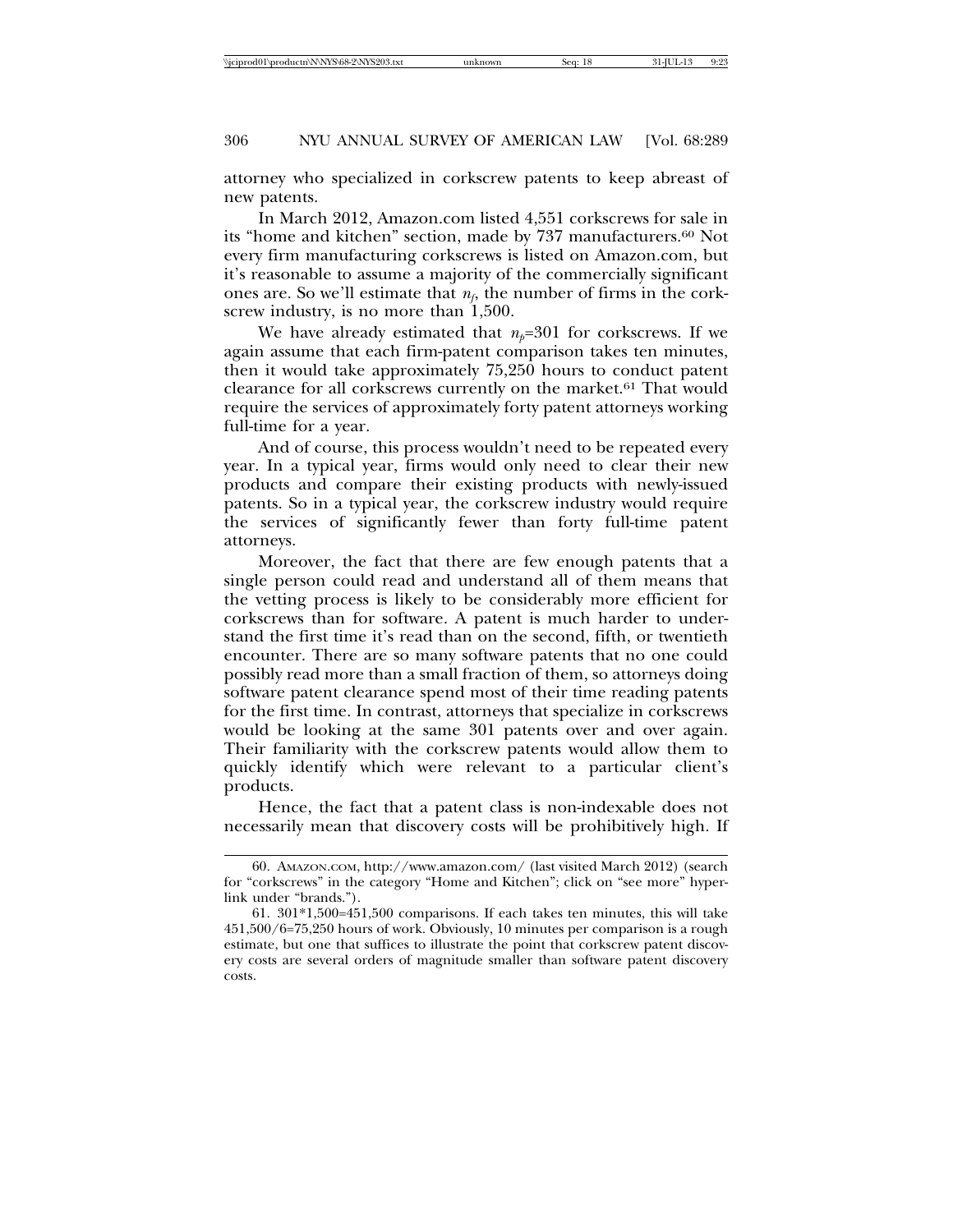$n_p$ , the total number of patents in that technology class, is small, then the "brute force" approach of examining every patent may be feasible.

#### III.

# DISORGANIZED PATENTS HAVE LED TO A LITIGATION EXPLOSION

In practice, firms don't—and can't—spend whatever it takes to avoid infringement. Rather, they spend only as much money on patent searches as they believe will "pay off" in lower future litigation and licensing costs.62 In industries with low discovery costs, a rational firm is likely to spend enough money to find all patents relevant to its products. Inadvertent infringement in these industries is rare. On the other hand, in industries where discovery costs are high, the rational firm might not even try to avoid infringement, because a dollar spent on patent searches will produce much less than a dollar in savings due to reduced litigation.

Unsurprisingly, the software industry—and, indeed, the larger IT industry of which it is a part—is in the latter category. In a widely-cited paper, Mark Lemley documents the widespread IT industry practice of ignoring patents and tries to explain why IT firms behave as they do.63 He suggests several explanations: patent negotiations take a long time, patent holders may not be willing to offer reasonable terms, many patents turn out to be invalid, and the number of patents a given firm must license would be large.<sup>64</sup> These are all plausible explanations, but there is a more important and fundamental one: firms have no cost-effective way of obtaining a complete list of relevant patents in the first place. Licensing the few they know about provides no protection against the many others they have not yet discovered.

Lemley notes that the pharmaceutical industry is one of the few industries that does not ignore patents, and he attributes the difference to the fact that the FDA forces patent holders to disclose relevant patents.65 But such disclosures can only be compiled into a useful form because chemical patents are indexable. Without chemical formula as an organizational scheme, it would not be possible

<sup>62.</sup> *See* Rebecca S. Eisenberg, *Patent Costs and Unlicensed Use of Patented Inventions*, 78 U. CHI. L. REV. 53, 55 (2011) ("Information costs and transaction costs may dwarf potential gains to users from identifying and clearing rights . . . .").

<sup>63.</sup> Mark A. Lemley, *Ignoring Patents*, 2008 MICH. ST. L. REV. 19, 21 (2008).

<sup>64.</sup> *Id*. at 25–29.

<sup>65.</sup> *Id*. at 29–30.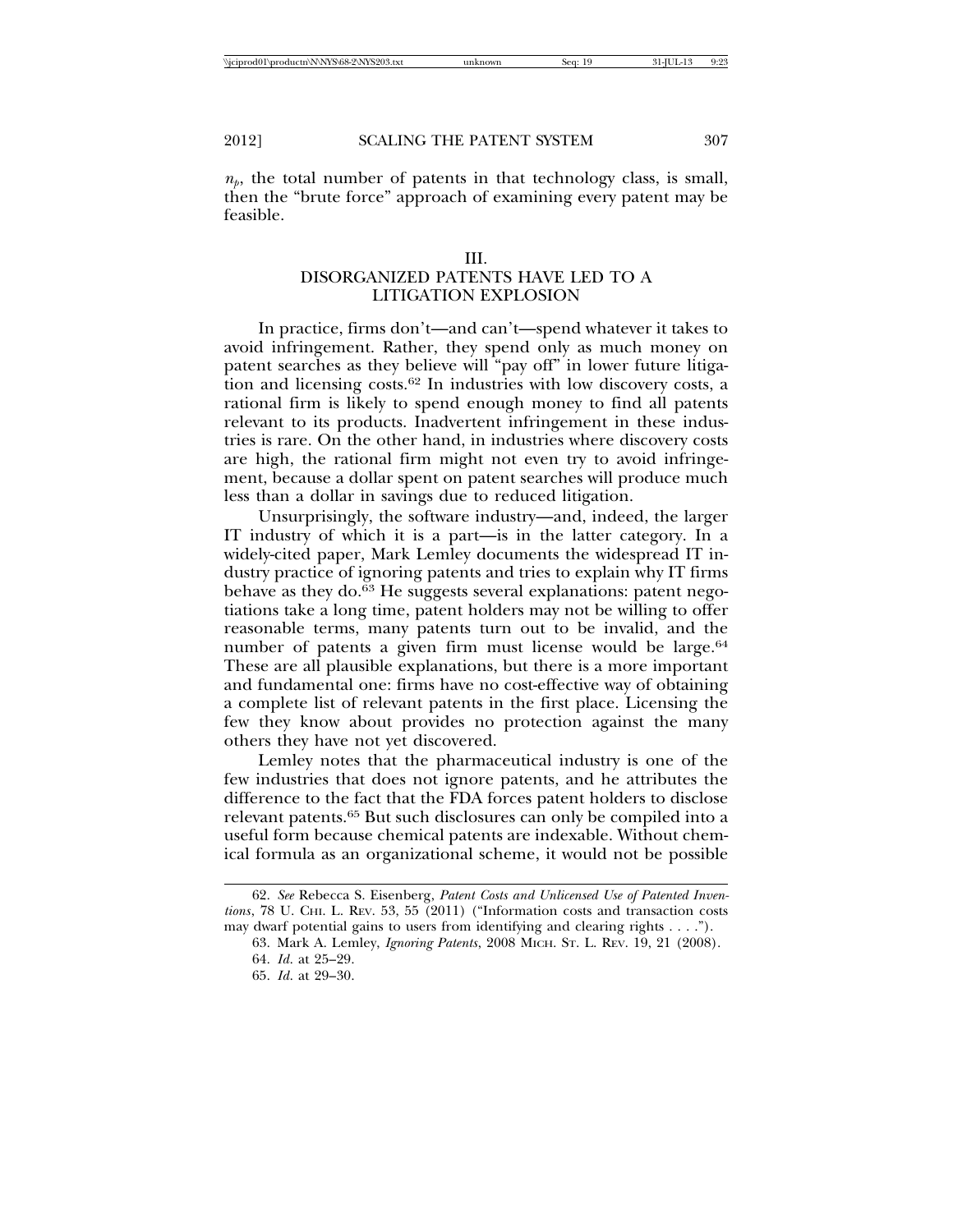to create a publication like the Orange Book that allows rapid retrieval of patents relevant to a particular real-world product.

The empirical evidence on litigation costs is consistent with our hypothesis about the importance of discovery costs. We should expect industries with high discovery costs to have high rates of inadvertent infringement and, as a consequence, high rates of litigation. In their 2008 book *Patent Failure,* James Bessen and Mike Meurer used stock market event studies to estimate the total costs of patent litigation for various industries during the 1980s and 1990s. They found that litigation costs for chemical patents are much lower than the profits from these patents.<sup>66</sup> This happy state of affairs can be explained by the low discovery costs of chemical patents—litigation is rare because infringement is rare.

Bessen and Meurer found litigation costs were much higher for non-chemical patents. From 1984 until 1994, the costs of litigation over non-chemical patents were roughly equal to the profits from those patents.67 And from 1994 to until the end of their study period in 1999, the costs of litigation over non-chemical patents increased dramatically.68

Why was there a spike starting in the mid-1990s? Between 1989 and 1998, courts made it dramatically easier to obtain patents on software and business methods.69 Bessen and Meurer found that these patents contributed a disproportionate share of patent litigation. Software patents were more than twice as likely to be involved in patent litigation as other kinds of patents.70 The closely-related category of business method patents was nearly seven times as likely to be involved in litigation.<sup>71</sup> This is not surprising. We have already seen that software patents have particularly high discovery costs, and business method patents have high discovery costs for similar reasons.

<sup>66.</sup> *See* BESSEN & MEURER, *supra* note 30, at 139 fig.6.5.

<sup>67.</sup> *Id*. at 138–39.

<sup>68.</sup> *Id*.

<sup>69.</sup> The Federal Circuit began upholding patents on software in *In re Iwahashi*, 888 F.2d 1370, 1374 (Fed. Cir. 1989), and *In re Alappat*, 33 F.3d 1526, 1545 (Fed. Cir. 1994) (en banc). In 1998, the Federal Circuit eliminated the common-law ban on business method patents in *State Street Bank & Trust Co. v. Signature Fin. Grp.*, Inc., 149 F.3d 1368, 1375 (Fed. Cir. 1998). For a more general discussion of the expansion of patentable subject matter to cover software, see ROBERT PATRICK MERGES & JOHN FITZGERALD DUFFY, PATENT LAW & POLICY 151–55 (4th ed. 2007).

<sup>70.</sup> BESSEN & MEURER*, supra* note 30, at 22, 153 fig.7.2 .

<sup>71.</sup> *Id*.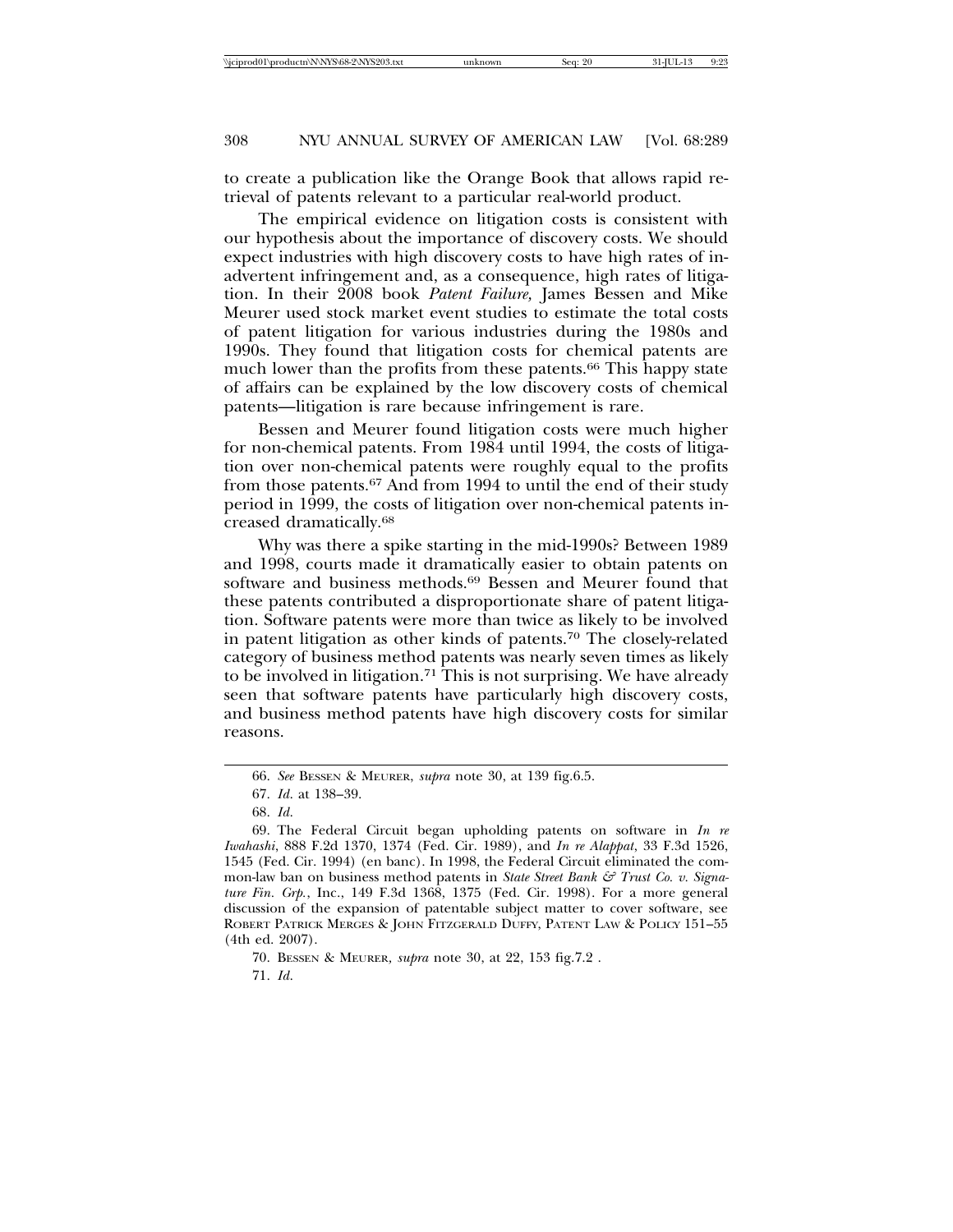# IV.

# POLICY SUGGESTIONS: BEYOND PATENT QUALITY

We have shown that for technology classes with high discovery costs, the patent system is unlikely to ever work like a traditional property system. Rampant infringement is inevitable because firms have no way to discover which patents they are infringing. Because of this, firms have little incentive to even attempt to clear patent rights before introducing new products into the market.

No one would claim this state of affairs is ideal, but is this system the best we can do?

We don't think so. The patent system is supposed to be a mechanism for promoting the progress of the useful arts by transferring resources from the users of technologies to their inventors. But in industries where discovery costs are high, it does so in an erratic, wasteful, and unjust fashion. The system resembles a lottery more than a system of property rights—an unlucky minority of infringers is the target of ruinous lawsuits, and only a minority of patent owners "win" by catching infringers who pay up.

Not only is this unfair to the targets of these lawsuits, but it creates a generalized disincentive to innovate. Developing new products comes with the risk of incurring crippling liability and having one's business enjoined—precisely the opposite of the effect patents are supposed to have. And, of course, many of the resources consumed by the patent system flow not to inventors, but to pay patent attorneys and cover the patent system's other deadweight costs.

Many observers have argued that patent law reforms should focus on increasing patent "quality."72 They usually mean that more patents should be invalidated for obviousness or non-novelty and that patents should have narrower and clearer claims. These are worthwhile goals to be sure. But they do not directly address the discovery cost problem.

There is no reason to think obvious or non-novel patents cost more to discover than "high quality" patents. So reforms that invalidate "low quality" patents reduce discovery costs only because they

<sup>72.</sup> *See, e.g.*, U.S. PATENT & TRADEMARK OFFICE, 2010–2015 STRATEGIC PLAN 9–25 (2010), *available at* http://www.uspto.gov/about/stratplan/USPTO\_2010- 2015\_Strategic\_Plan.pdf (describing initiatives to improve patent examination timelines and patent quality); ADAM B. JAFFE & JOSH LERNER, INNOVATION AND ITS DISCONTENTS 171, 178–81 (2004) (discussing ways to improve patent quality); John R. Allison & Starling D. Hunter, *On the Feasibility of Improving Patent Quality One Technology at a Time: The Case of Business Methods*, 21 BERKELEY TECH. L.J. 729 (2006).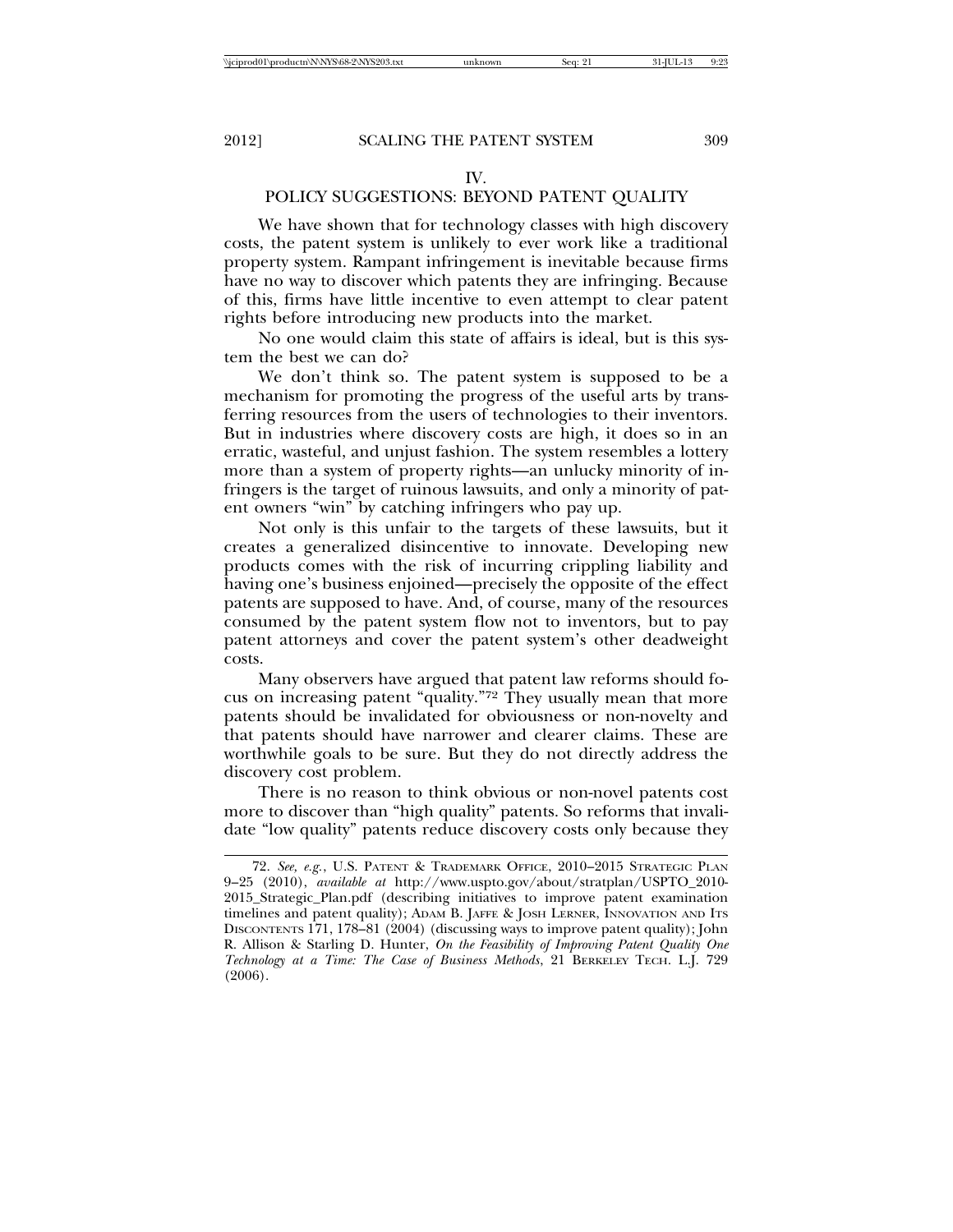reduce the total number of patents being issued. That is valuable, of course, but really dramatic changes would be needed to invalidate enough patents to bring discovery costs under control in large, non-indexable industries like software.

Nor are high discovery costs primarily due to unclear patent boundaries. Unclear boundaries do raise discovery costs, since they require patent attorneys to spend more time examining each patent. But recall that we began our analysis with the counterfactual assumption that widget patents have perfectly clear boundaries. So discovery cost problems will crop up even where patent boundaries are crystal clear. Problems related to unclear patent boundaries exist in addition to the basic discovery cost problems that are the focus of this article.

There are several strategies the government could take to reduce discovery costs, ranging from making small changes to radically restructuring the patent system. Here we look at a few categories of policy changes that would lessen discovery costs to various degrees.

## *A. Subject Matter Restriction*

The preceding analysis suggests that the patent system will work well when there is a clear and comprehensive way to index patents—reducing the entire industry's patent discovery time to  $O(n_f)$  rather than  $O(n_f n_b)$ . And the patent system will also work better when  $n_f$  or  $n_b$  is very small—i.e., in industries with a small number of firms or inventions.

Together, these criteria arrange technologies on a spectrum. At one end of the spectrum are pharmaceuticals, an industry that is highly concentrated, has relatively few inventions, and can use chemical formulas to organize its patents. At the other end of the spectrum is software, an industry that is highly decentralized, produces many patents, and has no standardized classification system.

Notice that the factors that make software patents work poorly are characteristics of software itself and the software *industry*, not the patent system. This suggests that it is probably not possible to make the patent system work well for software. The basic problem is that there is a massive number of firms producing potentially-infringing software, a massive number of software patents, and no systematic way to organize them all. That is, discovery costs grow as  $O(n_f n_p)$ , and  $n_f$  and  $n_p$  are both large numbers. Changes to patent law probably can not make software inventions indexable, and policymakers certainly should not try to reduce the number of firms.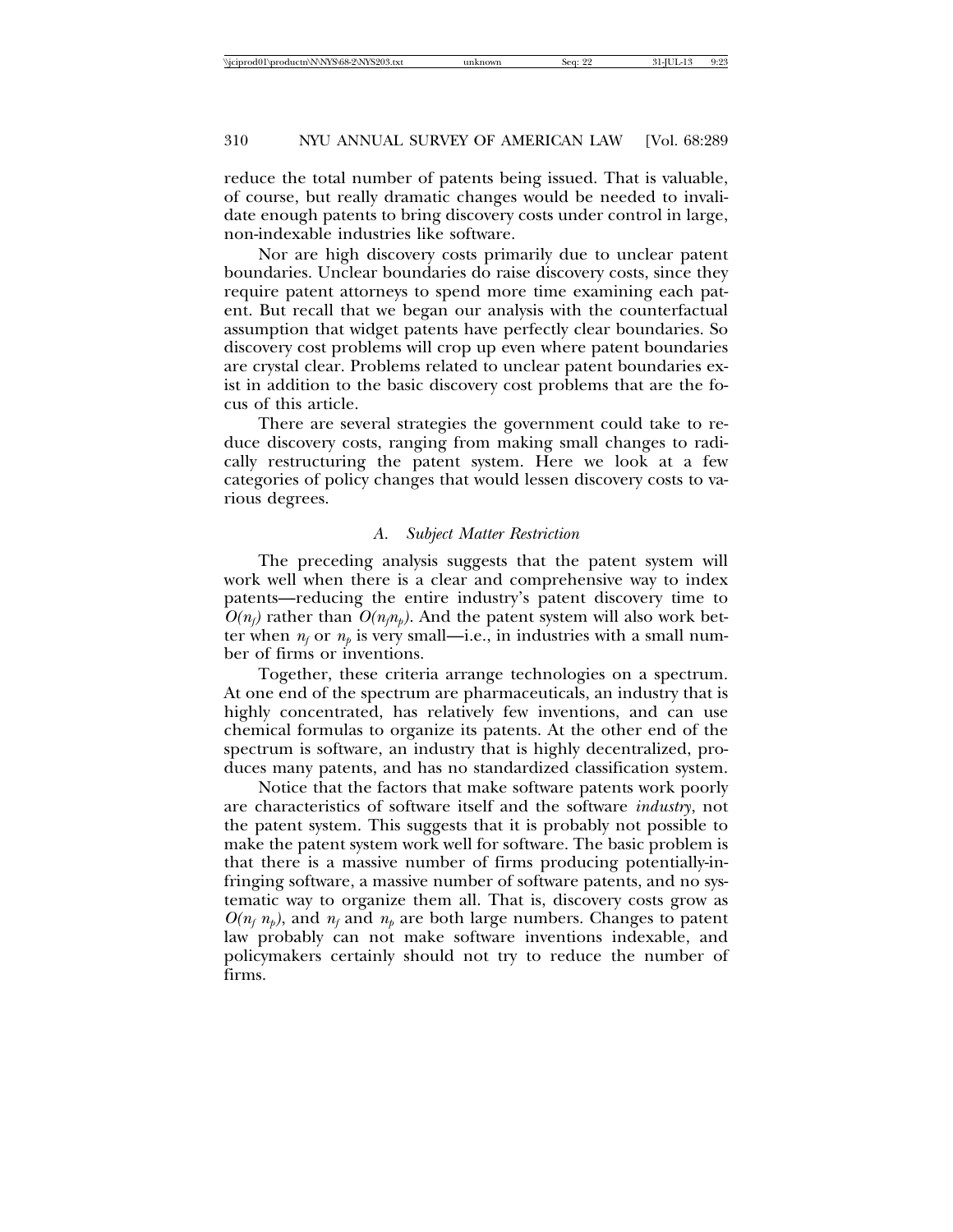The fact that some categories of patentable subject matter have much higher discovery costs than others suggests an obvious policy response: exclude subject matter with high discovery costs from patent eligibility.73 The strongest version of this reform would be to exclude all non-indexable technology classes from patent eligibility.74 Or policymakers might exclude only those non-indexable categories for which litigation costs are highest.

The problem of high discovery costs provides a strong rationale for courts' traditional prohibition on patents on abstract ideas.75 The more abstract an invention is, the more different par-

74. The patent system is often described as a "bargain with the public in which the inventor gives information about the invention in exchange for an exclusive right." Mark A. Lemley, *The Myth of the Sole Inventor,* 110 MICH. L. REV. 709 745 (2012) (citing Eldred v. Ashcroft, 537 U.S. 186, 225 (2003) (referring to a patent as a "quid pro quo" for disclosure)); *see also* Aronson v. Quick Point Pencil Co., 440 U.S. 257, 262 (1979) (identifying the fact that the patent system "promotes disclosure of inventions" as one of its key functions); Fromer, *supra* note 24, at 542; Lisa Larrimore Ouellette, *Do Patents Disclose Useful Information?*, 25 HARV. J.L. & TECH. 531, 532 (2012). If non-indexable patents are, in practice, undiscoverable, then the justification behind this "bargain" is significantly diminished because even fully disclosed patents would be relatively obscured among the many other nonindexable patents.

75. *See* Diamond v. Diehr, 450 U.S. 175, 185 (1981) ("Excluded from such patent protection are laws of nature, natural phenomena, and abstract ideas.") (citations omitted); Diamond v. Chakrabarty, 447 U.S. 303, 309 (1980) ("The laws of nature, physical phenomena, and abstract ideas have been held not patentable.") (citations omitted); Parker v. Flook, 437 U.S. 584, 589 (1978) ("'Phenomena of nature, though just discovered, mental processes, and abstract intellectual concepts are not patentable . . . .'") (quoting Gottschalk v. Benson, 409 U.S. 63, 67  $(1972)$ .

<sup>73.</sup> Excluding inventions with high discovery costs from patentability will not necessarily have deleterious effects. There are many arguments that software patents are not necessary to incentivize software development and that copyright, a sui generis regime, or no protection at all would be sufficient to encourage new innovation in software. These arguments are beyond the scope of this paper, but for more discussion, *see generally* KLEMENS, *supra* note 38, at 17–23; Pamela Samuelson, et al., *A Manifesto Concerning the Legal Protection of Computer Programs*, 94 COLUM. L. REV. 2308, 2404 (arguing for a sui generis intellectual property regime to protect software); Pamela Samuelson, *Benson Revisited: The Case Against Patent Protection for Algorithms and Other Computer Program-Related Inventions*, 39 EMORY L.J. 1025, 1148–53 (1990); Timothy B. Lee, *Patently Absurd - Copyright Law Can Meet the Needs of Software Developers*, NAT'L REV. (Oct. 3, 2011), *available at* http://www.cato.org/ publications/commentary/patently-absurd-copyright-law-can-meet-needs-softwaredevelopers; Timothy B. Lee, *The Case against Literary (and Software) Patents*, TECHKNOWLEDGE (August 28, 2009), *available at* http://www.cato.org/publications/techknowledge/case-against-literary-software-patents; Wendy Seltzer, *Software Patents and/or Software Development* (Har. Univ. – Berman Ctr. for Internet & Soc. TPRC 2011, Sept. 24, 2011), *available at* http://ssrn.com/abstract=1985780 (arguing software patents retard software development).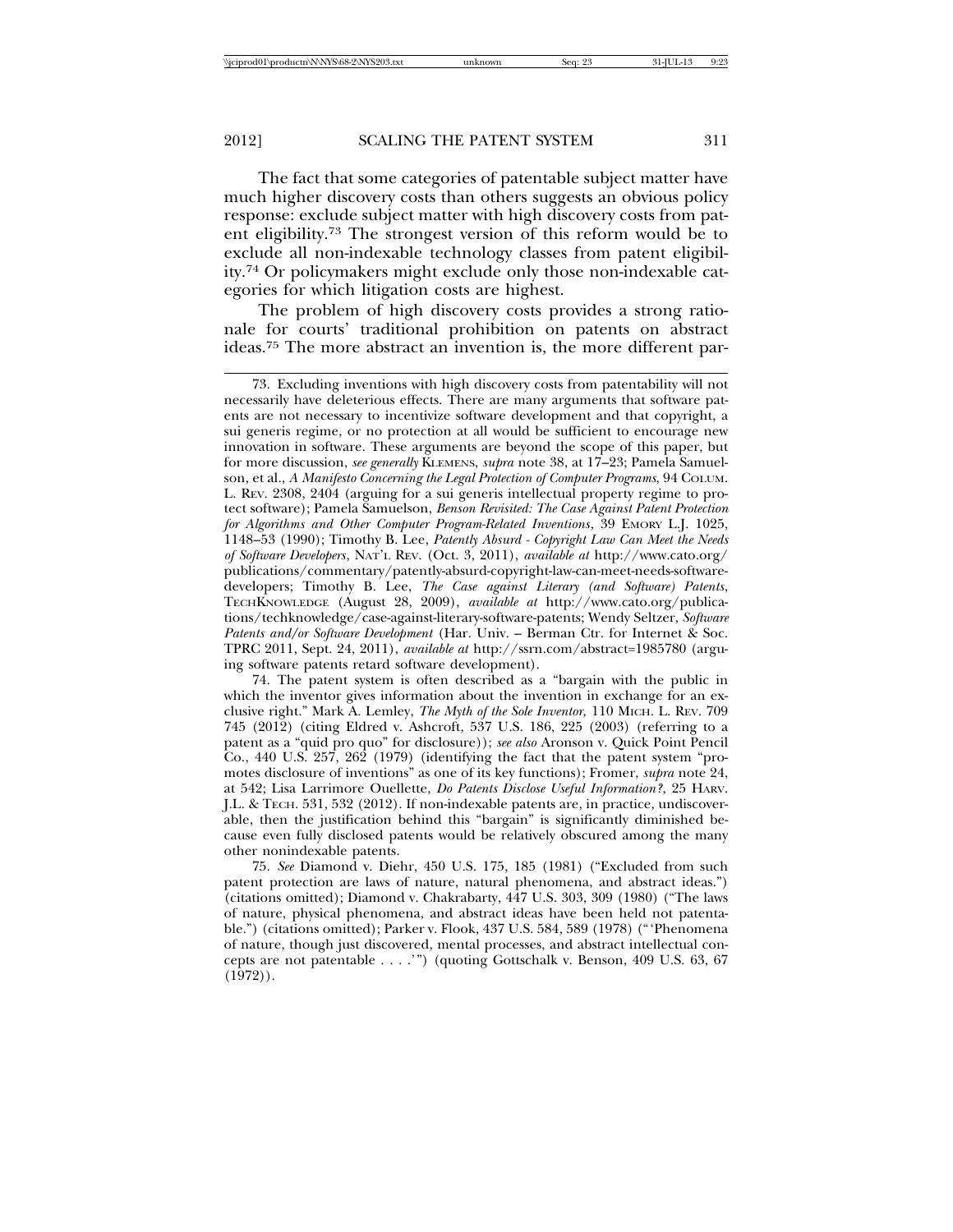ties are likely to use it for different purposes, and the more flexibility parties will have to describe it.76 All of these factors mean that more abstract patents will produce particularly high discovery costs and, as a consequence, particularly high rates of inadvertent infringement and litigation.

At one time, software and business method patents were considered too abstract to constitute patentable subject matter, but the United States Court of Appeals for the Federal Circuit took a more permissive stance towards software and business method patents during the 1990s.77 The result has been an unprecedented explosion of litigation related to software and business method patents.78 The Federal Circuit's de facto legalization of software and business method patents was a mistake and should be reversed.

<sup>76.</sup> For example, the relationship between energy and mass  $(e = mc^2)$  has applications for the study of radioactivity, space travel, nuclear energy, and the composition of the universe. *See* Peter Tyson, *The Legacy of E=MC2* , NOVA (Oct. 11, 2005), http://www.pbs.org/wgbh/nova/physics/legacy-of-e-equals-mc2.html. A patent application purporting to cover  $e = mc^2$  could be described in terms of any of these applications.

<sup>77.</sup> Before the 1990s, courts generally held that software was not patentable. In *Gottschalk v. Benson*, 409 U.S. 63 (1972), the Supreme Court invalidated a process patent on software for converting signals from binary-coded decimal into binary, emphasizing that "[p]henomena of nature, . . . mental processes, and abstract intellectual concepts [we]re not patentable." *Id*. at 67. The Court found that granting the patent "in practical effect would [grant] a patent on the [conversion] algorithm itself," *id*. at 72, and indicated that patents on software programs were beyond the scope of the patent statute, absent legislative change. *See id*. at 72–73.

Following *Benson*, patent drafters attempted to redraft abstract process claims into claims for making a new machine, in the hopes of concealing any resemblance of their claims to the process claims at issue in *Benson*. *See* ROBERT PATRICK MERGES & JOHN FITZGERALD DUFFY, PATENT LAW AND POLICY 151–53 (4th ed. 2007). This tactic succeeded when the Federal Circuit upheld machine claims for software in *In re Iwahashi*, 888 F.2d 1370, 1374 (Fed. Cir. 1989), and *In re Alappat*, 33 F.3d 1526 (Fed. Cir. 1994) (*en banc*). The Federal Circuit in *Alappat* acknowledged that "many, or arguably even all, of the means elements recited in [the claim] represent circuitry elements that perform mathematical calculations." 33 F.3d at 1544. Nonetheless, the majority concluded, "This [claim] is not a disembodied mathematical concept . . . but rather a specific machine to produce a useful, concrete, and tangible result." *Id.*

In 1998, the Federal Circuit decided *State Street Bank & Trust Co. v. Signature Fin. Grp*., *Inc.*, 149 F.3d 1368, 1375 (Fed. Cir. 1998) (eliminating the common-law ban on business method patents).

<sup>78.</sup> In 2008, software patents were more than twice as likely to be litigated as other patents, and business method patents were nearly seven times more likely to be litigated than other patents. BESSEN & MEURER, *supra* note 30, at 22, 153 fig.7.2. In the late 1990s, software patents accounted for 38% of the cost of patent litigation for public firms. *Id*. at 22.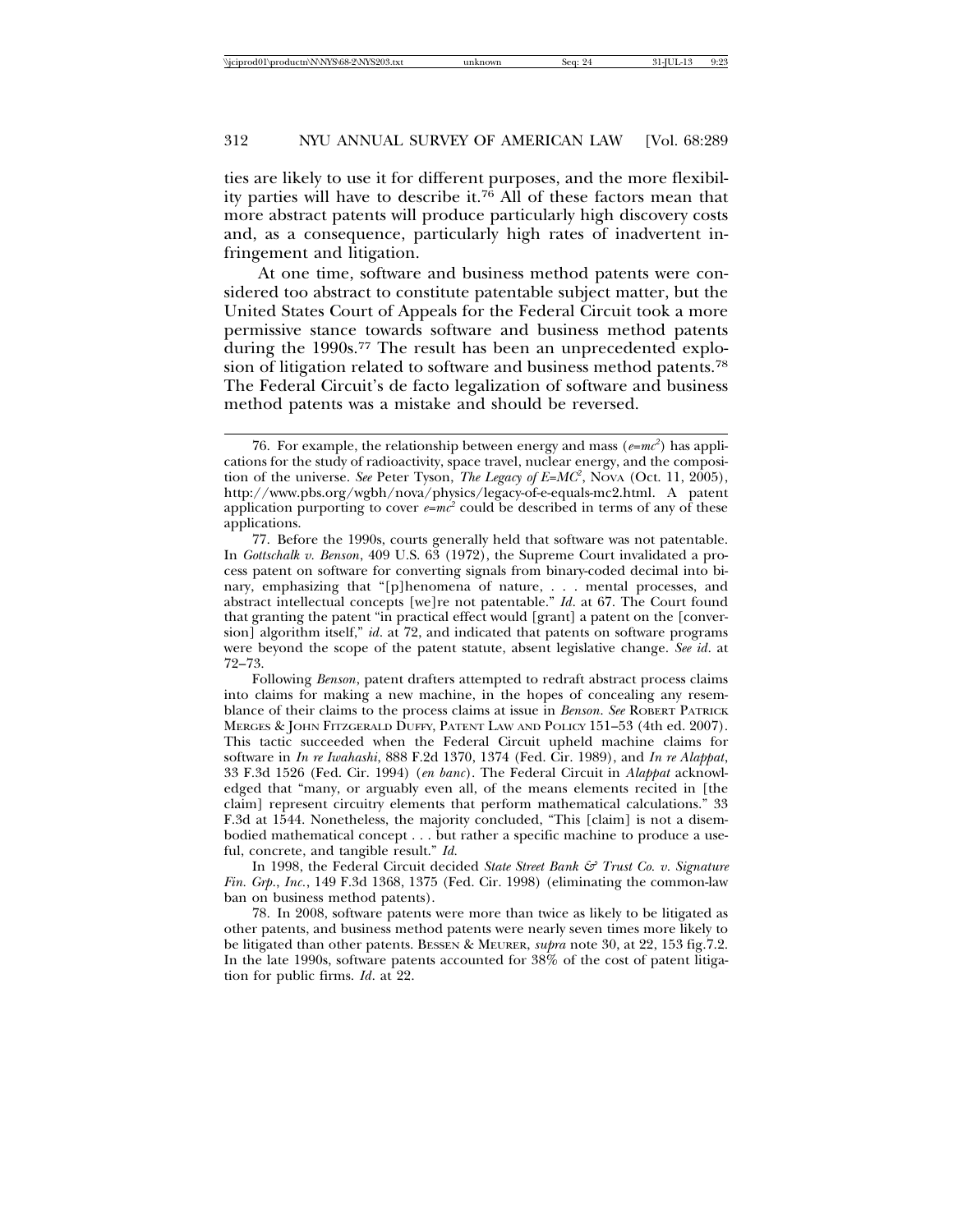An enumeration of other technology classes with high discovery costs is beyond the scope of this paper, but would be a worthwhile subject for future study.

One alternative to exclusions based on subject matter would be to vary the application fee for patents based on the estimated discovery costs of each technology class. The patent office would take into account the indexability of the technology classes and the number of firms practicing in it. A party applying for a chemical patent would thus have to pay a very low fee, whereas the fee for patents in software-related technology classes would be drastically increased.<sup>79</sup> This would decrease  $n_p$  over time by discouraging applications for patents in areas with high discovery costs.80

# *B. Independent Invention*

Another powerful reform would be to create an independent invention defense to patent infringement.81 Ninety to ninety-eight percent of modern patent lawsuits are filed against independent

<sup>79.</sup> In 2001, Mark A. Lemley estimated that the cost of prosecuting a patent was between \$10,000 and \$30,000. *See* Mark A. Lemley, *Rational Ignorance at the Patent Office*, 95 NW. U. L. REV. 1495, 1498 (2001). A change in patent application fees would have to be significant in relation to the already high costs of hiring attorneys to draft and prosecute the patent.

<sup>80.</sup> Peter S. Menell and Michael J. Meurer similarly suggest that the cost of evaluating patent applications "should be borne by the applicants and should be tailored to the costs of examining particular applications (or at least classes of applications)." Peter S. Menell & Michael J. Meurer, *Notice Failure and Notice Externalities* 35 (Boston Univ. Sch. of Law, Law and Econ. Research Paper No. 11-58, Boston Univ. Sch. of Law, Pub. Law Research Paper No. 11-58, Stanford Law and Econ. Olin Working Paper No. 418, UC Berkeley Pub. Law Research Paper No. 1973171, Feb. 16, 2012), *available at* http://ssrn.com/abstract=1973171.

<sup>81.</sup> Other authors have written about the possibility of creating an independent invention defense to patent infringement. *See generally, e.g.*, John S. Leibovitz, *Inventing a Nonexclusive Patent System*, 111 YALE L.J. 2251 (2002) (suggesting that it would be economically efficient for independent inventors to receive independent patents on the same invention); Mark A. Lemley, *Should Patent Infringement Require Proof of Copying?*, 105 MICH. L. REV. 1525 (2007); Oskar Liivak, *Rethinking the Concept of Exclusion in Patent Law*, 98 GEO. L.J. 1643 (2010); Stephen M. Maurer & Suzanne Scotchmer, *The Independent Invention Defence in Intellectual Property*, 69 ECONOMICA 535 (2002), *available at* http://www.dklevine.com/archive/scotchmerindependent-invention.pdf (arguing that independent creation defense would preserve incentives to invent, but also permit more efficient use of inventions); Elisabetta Ottoz & Franco Cugno, *The Independent Invention Defence in a Cournot Duopoly Model*, ECON. BULL., June 20, 2004, at 1–7, *available at* http://www. economicsbulletin.com/2004/volume12/EB-04L10005A.pdf; Samson Vermont, *Independent Invention as a Defense to Patent Infringement*, 105 MICH. L. REV. 475, 480 (2007).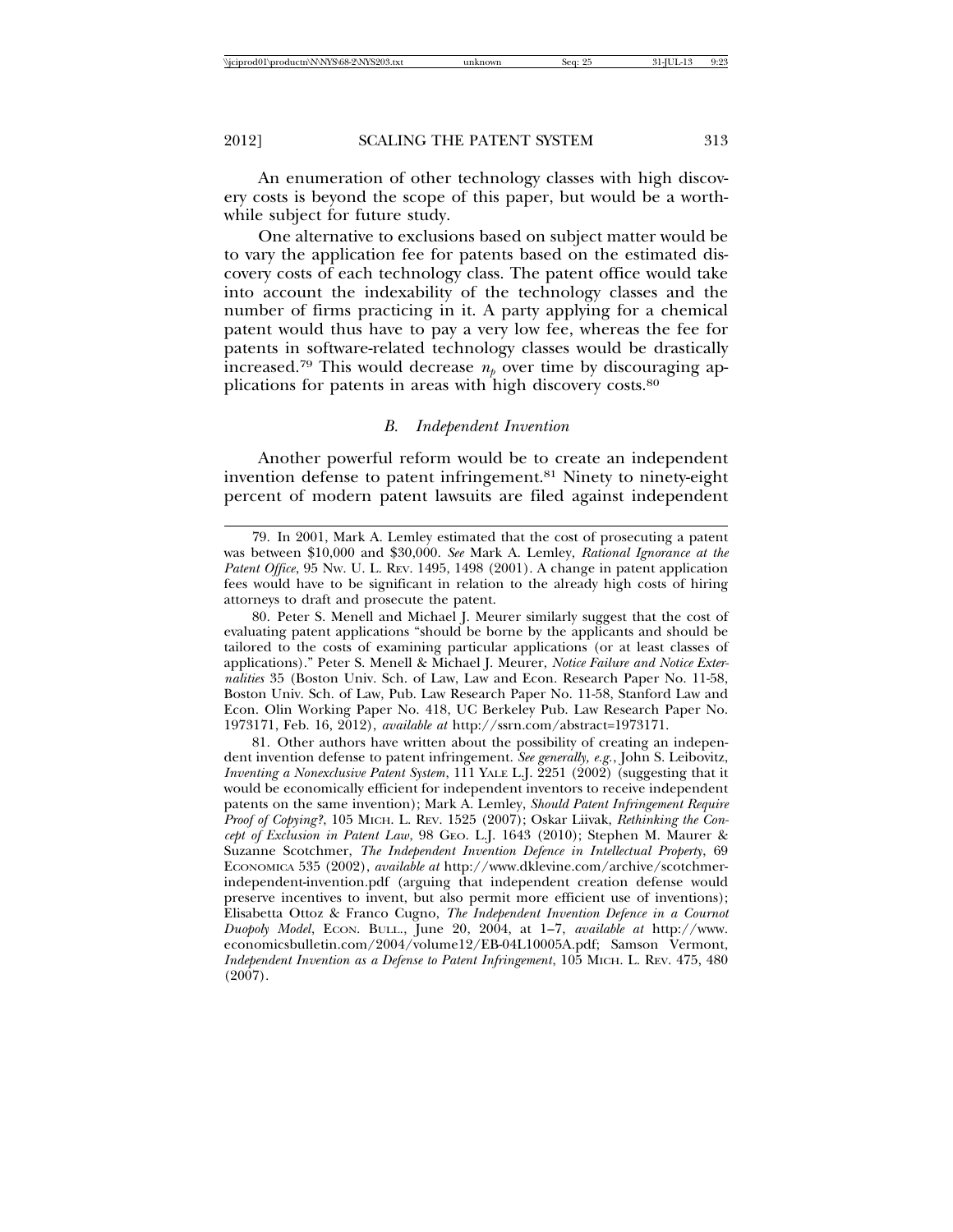inventors, not copiers.82 Independent inventors develop and commercialize inventions without copying from existing, patented inventions. Patent owners who have patented the same invention and who identify an independent inventor can exact licensing fees or even stop the invention's use by the independently-inventing party entirely.83 This system hurts independent inventors and the public by forcing independent inventors to negotiate licensing fees to keep their existing products on the market—or by removing otherwise-successful products from the market.

There is an extensive literature on proposed independent invention defenses,84 and a full consideration of the arguments for and against such a defense is beyond the scope of this paper. Nonetheless, we note that in principle, an independent invention defense could reduce discovery costs to zero. With an independent invention defense on the books, patent holders would still have the security of knowing that a competitor could not *copy* their work, but independent parties who happened to create something that infringed a patent would not be liable to the patent holders. Inventors would also have no obligation to search for patents they potentially were infringing because so long as they were not copying another's work, their inventions would be safe from patent lawsuits.

# *C. Limiting Injunctions and Multiplied Damages for Patent Infringement*

A final reform would be to limit patent remedies for infringement of non-indexable patents to actual damages, rather than per-

83. *See* 35 U.S.C. § 283 (2006); *see also* eBay Inc. v. MercExchange, L.L.C., 547 U.S. 388 (2006) (describing test for injunctive relief under the patent act).

<sup>82.</sup> Lemley, *supra* note 74, at 713 (citing Christopher A. Cotropia & Mark A. Lemley, *Copying in Patent Law*, 87 N.C. L. REV. 1421, 1424 (2009)). Notably, the prevalence of independent invention acts as evidence that the patent system is frequently unnecessary to spur invention. Independent inventors often develop and commercialize the very same inventions others have patented. The fact that a later party developed and commercialized a patented invention independently indicates that it was not necessary to award the original patentee a patent in order for society to benefit from the invention. *See* Lemley, *supra* note 81, at 1527 (citing Vermont, *supra* note 81).

<sup>84.</sup> *See* Leibovitz, *supra* note 81; Lemley, *supra* note 81; Liivak, *supra* note 81; Long, *supra* note 7, at 525–33; Maurer & Scotchmer, *supra* note 81; Roger Milgrim, *An Independent Invention Defense to Patent Infringement: The Academy Talking to Itself: Should Anyone Listen?*, 90 J. PAT. & TRADEMARK. OFF. SOC'Y 295 (2008); Ottoz & Cugno, *supra* note 81; Vermont, *supra* note 81.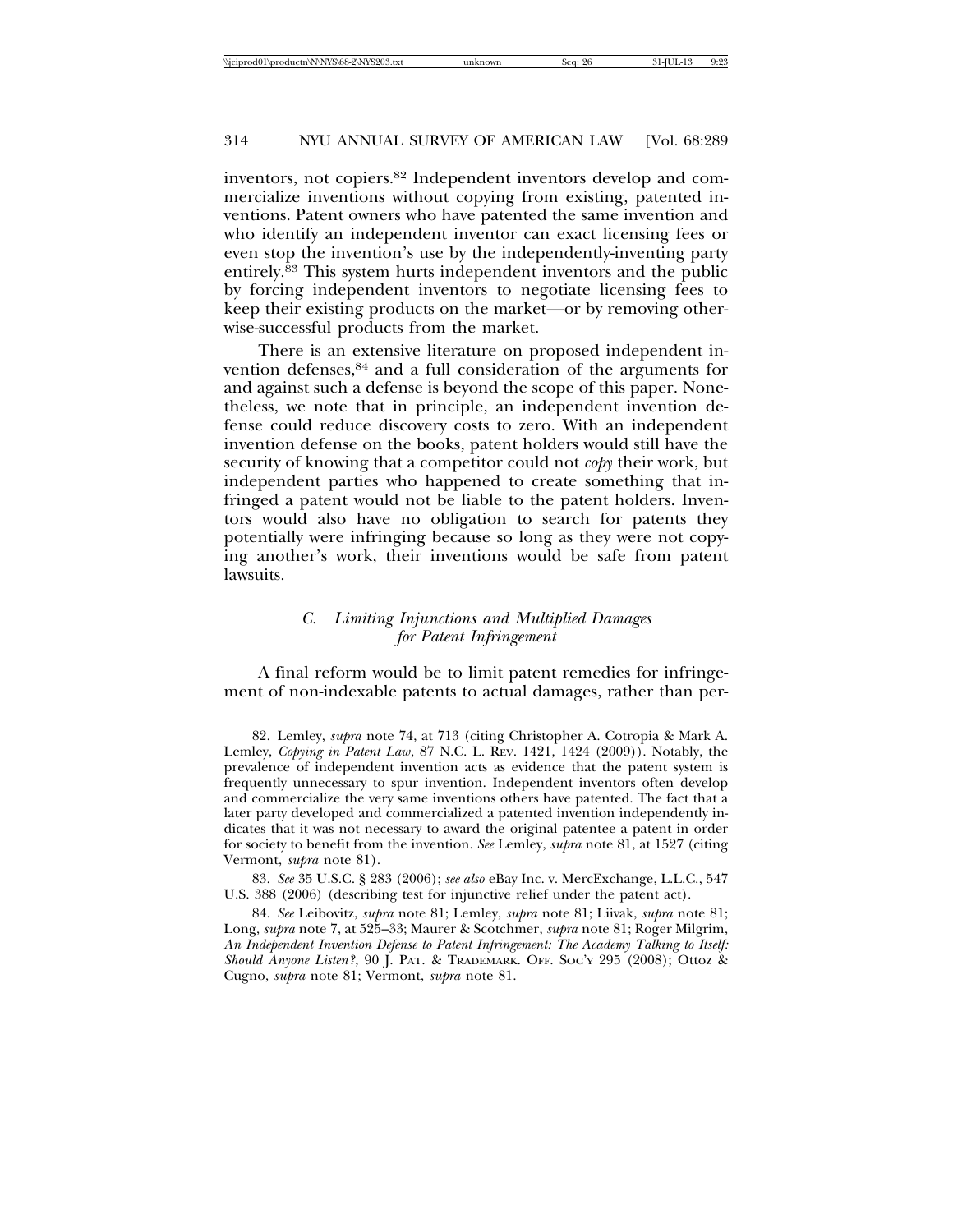mitting injunctive relief and multiplied damage awards.85 In other words, remedies for patent infringement could be limited to those instantiating "liability rules" rather than "property rules."

"Property rules" are designed to prevent parties from using another's asset without permission.86 In the case of patent law, its property rule system "include[s] injunctions and supercompensatory damages that would make [patent infringement] less attractive than bargaining to a consensual price with the [patent] owner."87 In contrast, "liability rules" such as lost profits or a royalty, theoretically allow parties to infringe on another's patent "as long as . . . officially determined damages are paid. The level of the damages is set to compensate the owner," rather than punish the infringer.88

Generally speaking, property-rule remedies are considered beneficial when transaction costs between property holders and those who want to acquire property are low.89 As Stewart Sterk explains:

Because property rules require all potential users of a resource to buy rights from th[e resource] owner, property rules enable the owner to accumulate information about potential bidders and the values those bidders attach to those rights. As a result, property rules enable resource owners to channel those resources to the bidders who value them most—promoting efficient use of resources.90

86. Guido Calabresi & A. Douglas Melamed, *Property Rules, Liability Rules, and Inalienability: One View of the Cathedral*, 85 HARV. L. REV. 1089, 1092 (1972); Henry Smith, *Property and Property Rules*, 79 N.Y.U. L. REV. 1719, 1720 (2004).

87. Smith, *supra* note 86, at 1720.

88. *Id*.

89. Stewart E. Sterk, *Property Rules, Liability Rules, and Uncertainty About Property Rights*, 106 MICH. L. REV. 1285, 1290 (2008) (citing Guido Calabresi & A. Douglas Melamed, *Property Rules, Liability Rules, and Inalienability: One View of the Cathedral*, 85 HARV. L. REV. 1089, 1106–10, 1118 (1972)) (explaining that Guido Calabresi and A. Douglas Melamed observed that "property rules are efficient in cases of low transaction costs, while liability rules are preferable in cases of high transaction costs").

90. *Id.* at 1295 (footnote omitted).

<sup>85.</sup> Currently, patent infringers may be enjoined from future infringement and made to pay damages in the form of a reasonable royalty or lost profits. *See* 35 U.S.C. § 283 ("[C]ourts. . .may grant injunctions in accordance with the principles of equity to prevent the violation of any right secured by patent, on such terms as the court deems reasonable."); 35 U.S.C. § 284 (2006) (Courts may award "damages adequate to compensate for the infringement, but in no event less than a reasonable royalty for the use made of the invention by the infringer, together with interest and costs as fixed by the court.  $\ldots$  [T]he court may increase the damages up to three times the amount found or assessed.").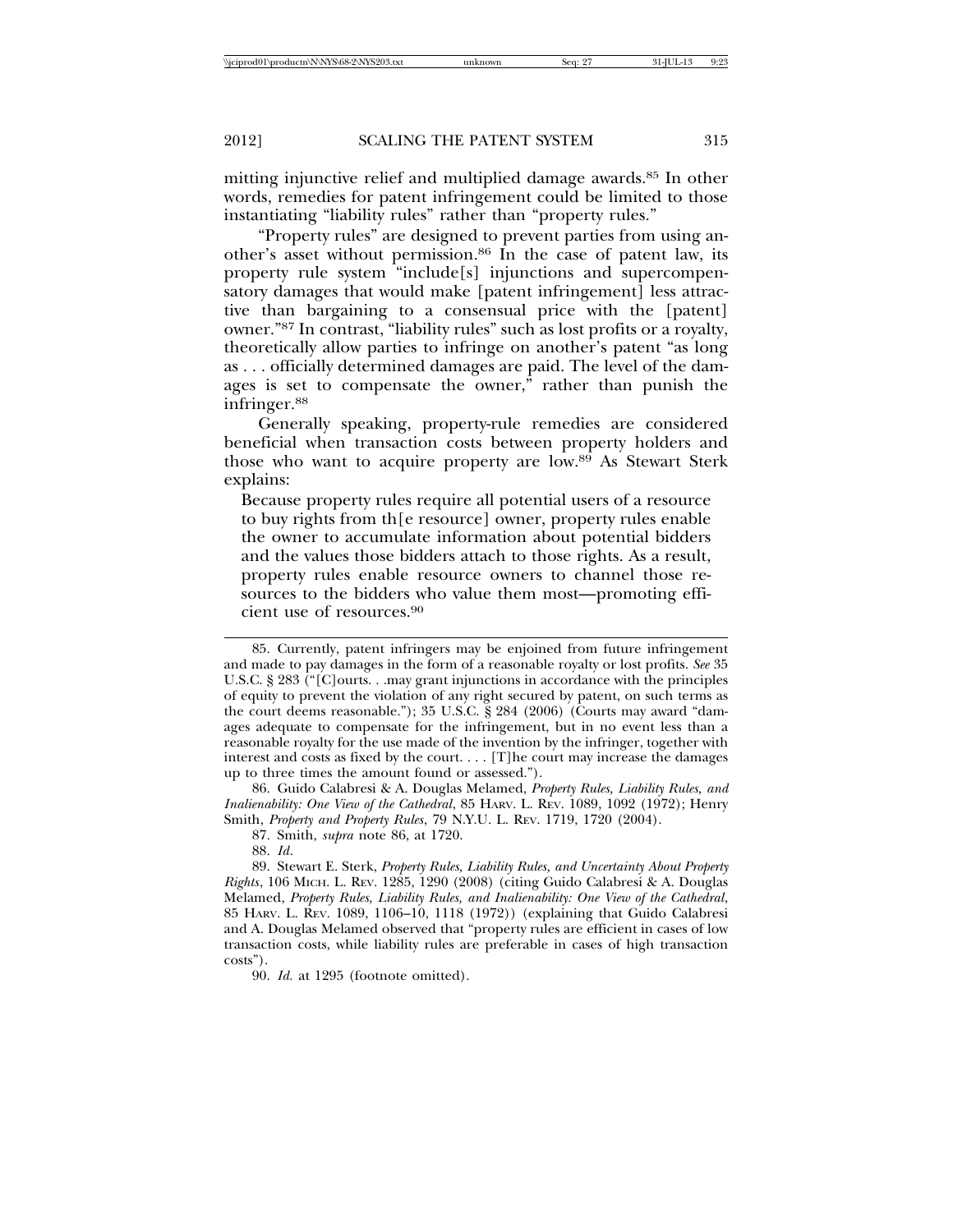But property rules fail to promote the efficient use of resources when transaction costs are high. The combination of very high transaction costs (e.g., the costs of locating a patent holder to negotiate a license with) and punitive legal penalties (e.g., an injunction or multiplied damages for infringement) can prevent beneficial uses of property and waste resources by making property use very costly.91

Permitting property-rule remedies in patent law is harmful because the discovery costs of locating relevant patents render transaction costs too high for many non-indexable patents.92 It is not merely costly for potential infringers of non-indexable patents to locate the patents they might infringe—it is completely impracticable. As a result, firms are faced with a *disincentive* to develop new products because of the liability that could result if those products infringed others' patents. Firms cannot determine ex ante what is infringing, but an injunction ex post could be crippling.

Once a product or process has been designed in a way that incorporates a patented invention, redesigning the product might require shutdown for retooling. In addition, especially when the patented invention is a small component in the design of a complex product or process, a redesign around the patented invention may take substantial effort  $\dots$ .  $^{93}$ 

In this case, a patent owner may then exact enormous licensing fees from an accidental infringer that the infringer would not have agreed to if the infringed patent had been identified in the product-development stage. Eliminating property-rule remedies—specifically eliminating injunctions and multiplied damages—would lessen the disincentives to producers created by the high discovery costs of the patent system.94 This proposal does not constitute a

<sup>91.</sup> *See id.* at 1290.

<sup>92.</sup> *See id*. at 1296 ("Only if potential resource users know that use of the resource would intrude on someone else's property right, and can readily identify the owner of that right, will they approach the owner to act as an information clearing-house."); *id*. at 1304 ("[C]ompared to a liability-rule regime, a propertyrule regime creates excessive incentives to search [to determine the scope of one's legal rights] even when the search costs are high, [and] the probability of encroachment [on another's right] is relatively low . . . ."); *see also id*. at 1311 ("Because the consequences of using without search are so draconian [in a propertyrule regime], the user will often be willing to undertake an expensive search even when the probability of liability is very low.").

<sup>93.</sup> *Id*. at 1333.

<sup>94.</sup> For a more detailed discussion in favor of awarding non-punitive royalties, see Brian J. Love, *The Misuse of Reasonable Royalty Damages as a Patent Infringement Deterrent*, 74 MO. L. REV. 909 (2009).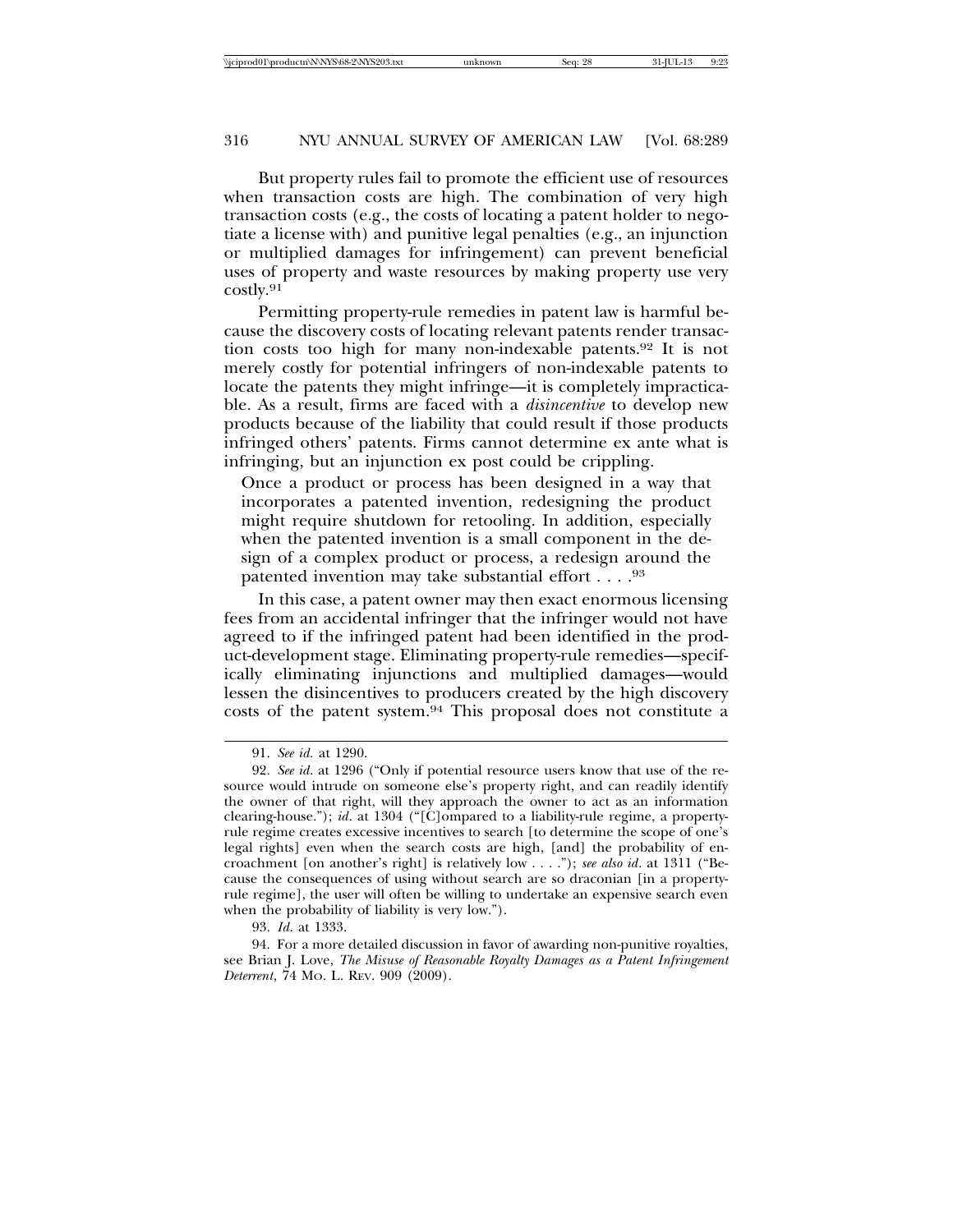complete solution: litigation costs are still very high, and potential infringers and patent holders will still dispute the existence of liability and the size of damages. But it would be a step in the right direction.

A more modest proposal would combine this proposal and the previous one: limit injunctions and multiplied damages to cases where the plaintiff can demonstrate that actual copying took place. Under this approach, independent inventors would still be subject to liability for infringement, but their products could not be enjoined and their damages would be limited to a reasonable royalty rate determined by a judge. In contrast, a party caught copying another's invention would be subject to harsher remedies, including injunctions and heightened damages.

#### **CONCLUSION**

The patent system is supposed to promote the progress of science and the useful arts, but in some industries it seems to be doing just the opposite. The sheer number of patents and firms, and the lack of an effective organizational scheme for patents, can mean that patent clearance is practically impossible. In software, for example, patent clearance would require the services of many more patent attorneys than exist in the United States. In short, the patent system doesn't scale.

It's a fundamental problem that inventions in certain industries are not indexable, and incremental changes to the patent rules, such as beefing up the novelty and obviousness requirements, are not going to fix the problem. Only dramatic reforms—such as excluding industries with high discovery costs from patent protection, establishing an independent invention defense, or eliminating injunctions—can return the patent system to its proper role of promoting innovation.